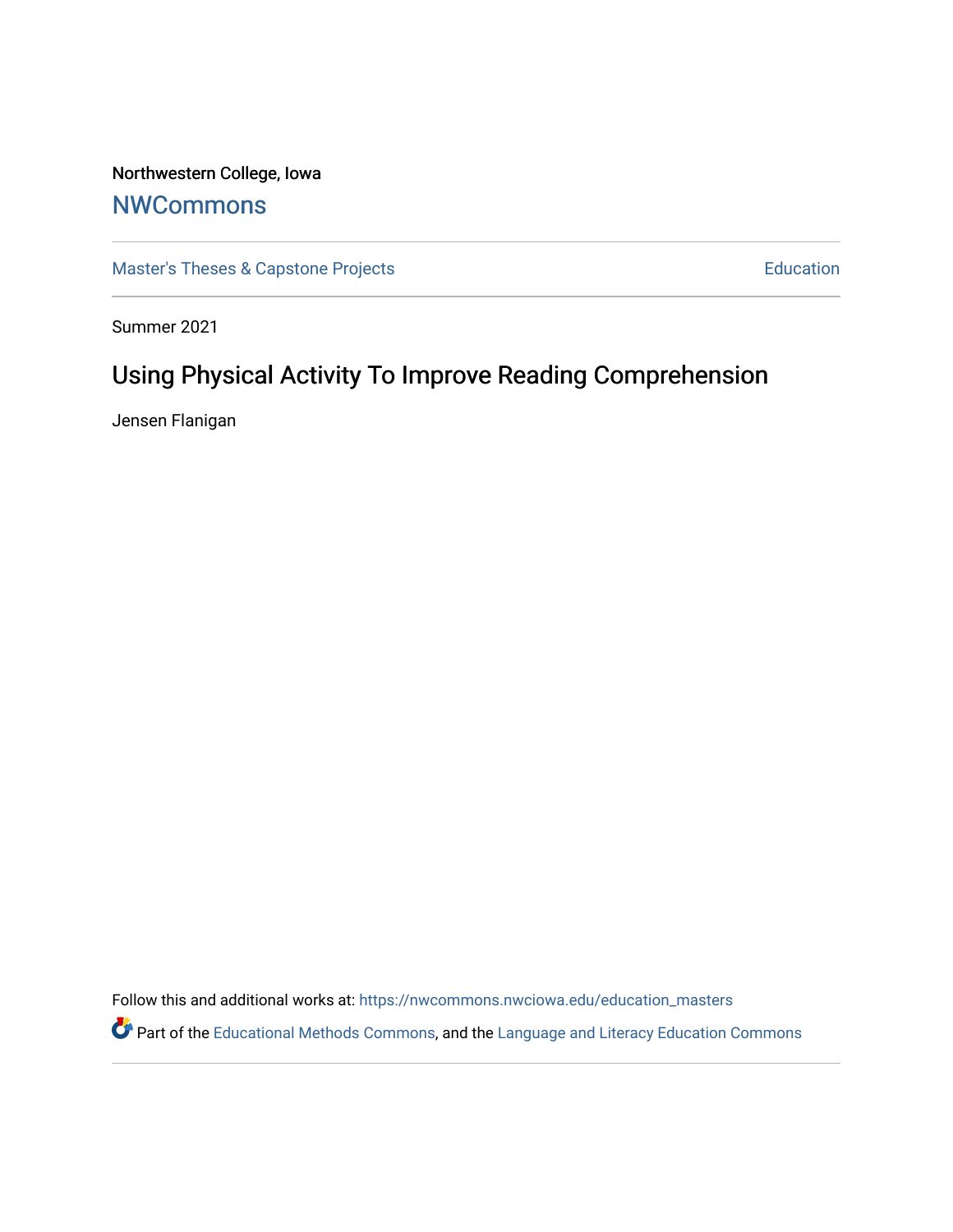# **Using Physical Activity To Improve Reading Comprehension**

Jensen Flanigan

Northwestern College

An Action Research Project Presented in Partial Fulfillment of the Requirements For the Degree of Master of Education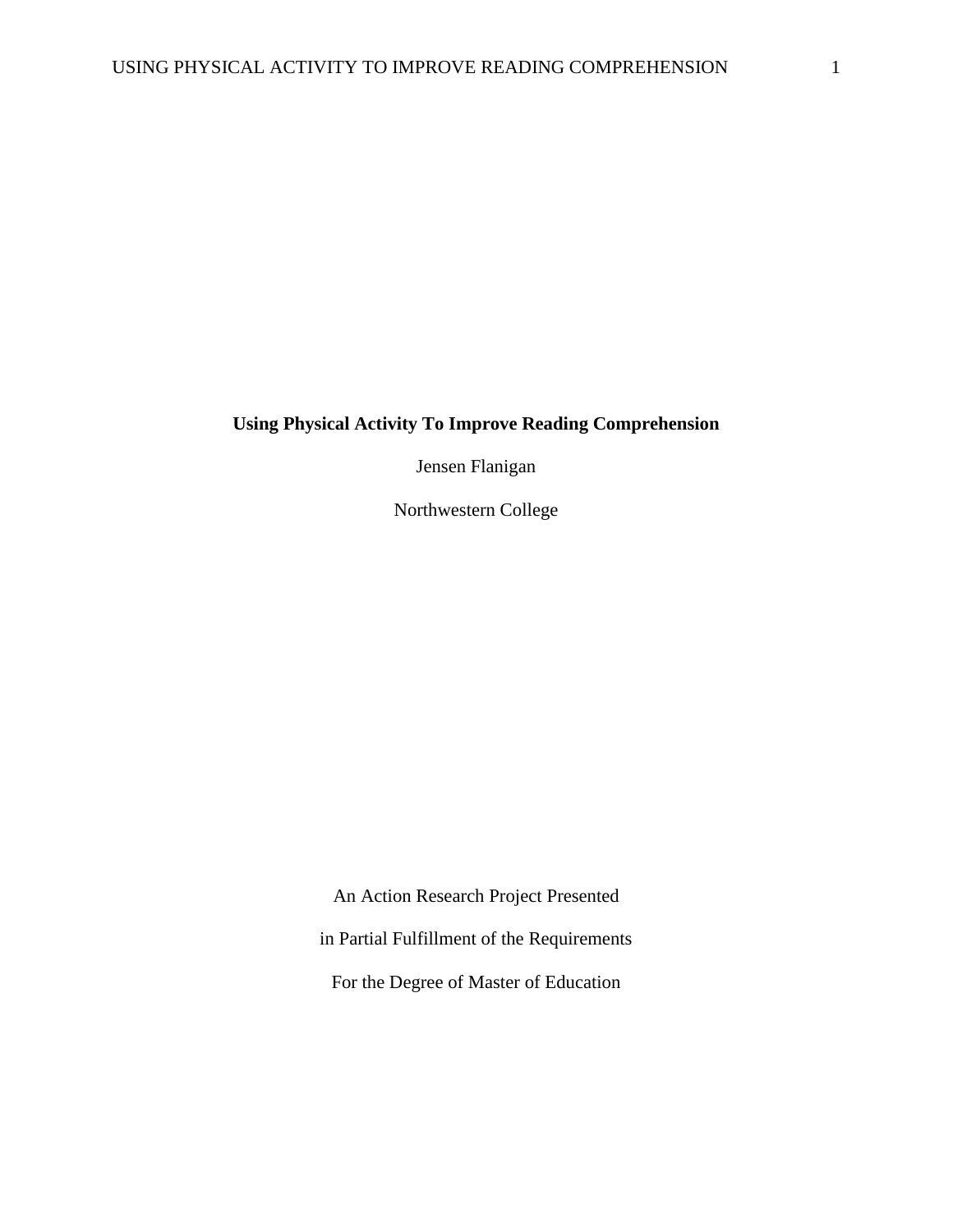#### **Abstract**

<span id="page-2-0"></span>Student reading proficiency lags grade-level expectations in the majority of the United States. Much research has demonstrated the moderating impact of student motivation on reading scores. The purpose of this action research was to study the effects of physical activity on reading motivation and reading comprehension, with a special focus on readers at risk for reading deficiencies as identified by FAST testing. The research was carried out on eighteen third grade students in rural Iowa, seven of whom were at risk for reading deficiency. The use of physical activity had a positive effect on both reading motivation and reading comprehension, with a larger reading comprehension impact for at-risk students. These findings suggest that teachers should use physical activity to motivate struggling readers.

*Keywords:* reading motivation, reading comprehension, struggling readers, motivation, physical activity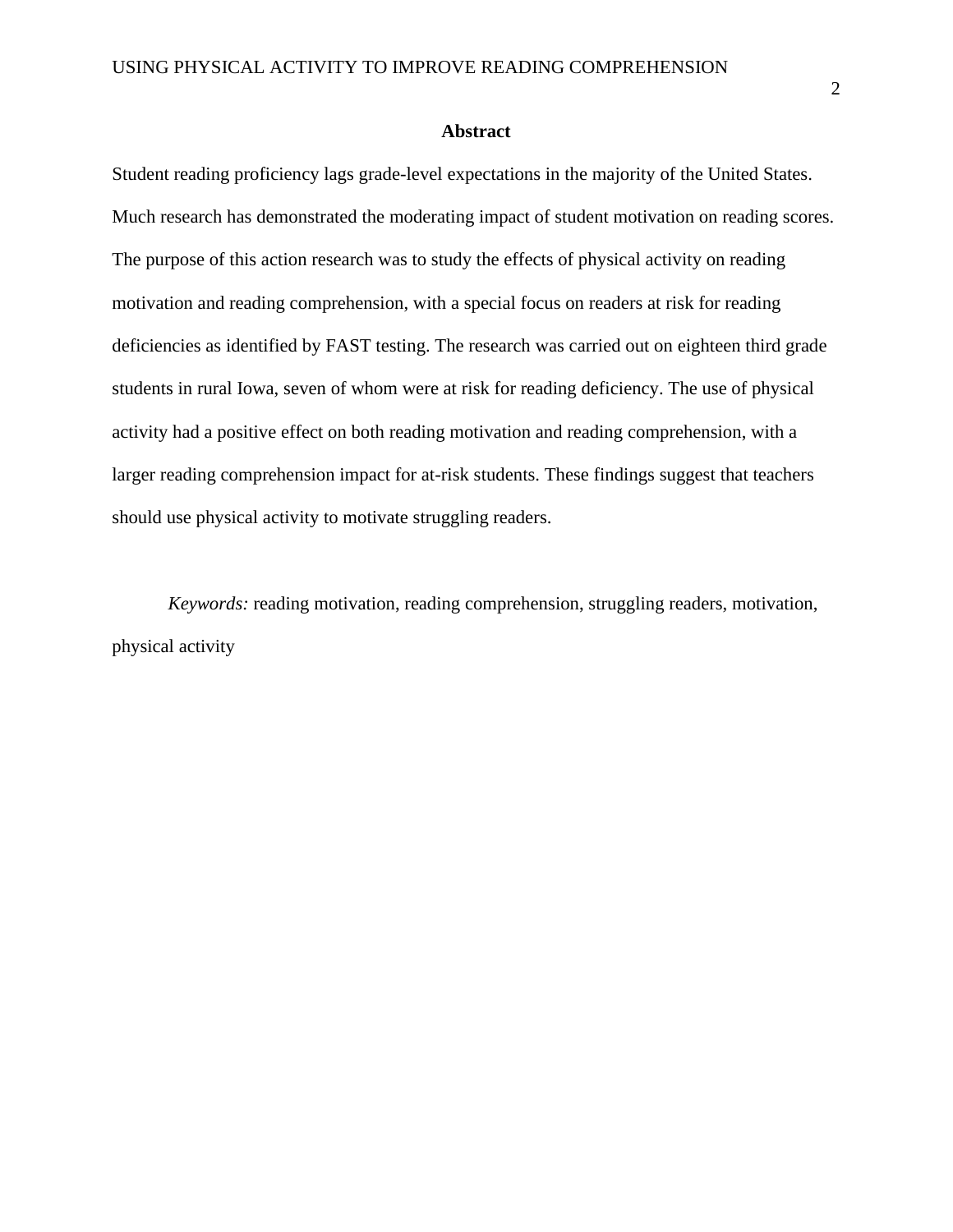# **Table of Contents**

<span id="page-3-0"></span>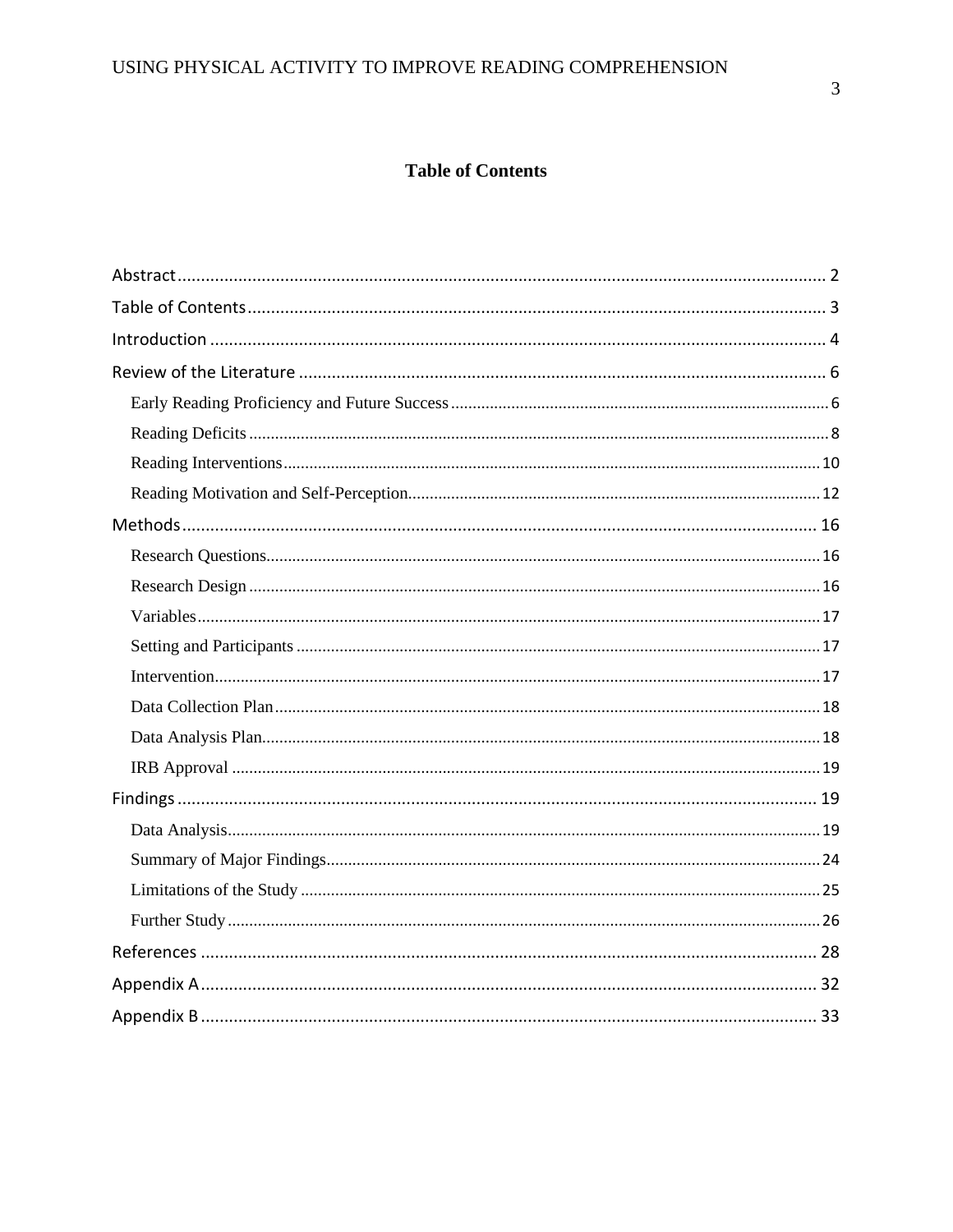#### **Introduction**

<span id="page-4-0"></span>Many issues plague a child when they struggle to read. Nearly 30% of Iowa's students in grades K-3 are not attaining reading benchmarks (Petroski, 2018). On a national level, reading levels have continued to lag behind achievement in other subjects, most significantly math, according to a 2011 study of No Child Left Behind (Dee et al., 2011). This problem can be seen in classrooms across the country, as many students find it difficult to advance reading skills, let alone become proficient readers by the end of third grade.

What has been learned is that students' reading ability in the early grades sets the stage for what is to come. Erbeli, Hart, and Taylor (2018) found that word skills in early elementary predict student success in middle school and beyond. This research creates a knowledge base and gives a fresh perspective to educators. This knowledge base helps educators understand specific reading strategies and also challenges educators to use personal creativity to help each student reach his or her full potential.

A vicious cycle begins when students struggle to comprehend what they have read. These students lose motivation to read because they don't want to struggle, causing them to fall further behind. Some students struggle due to lack of time spent reading. The reading curriculum used in many schools is not emphasized any more than other subjects, despite the overwhelming evidence of the importance of reading and writing as it correlates to academic success in other content areas and to job skills. The students for whom reading does not come naturally are those impacted the most. These students are the ones the entire educational system is supposed to help, but these students are most easily left behind. Educators are also impacted as Title 1 and special education teachers find class sizes increasing each school year. Classroom teachers must adapt to execute differentiated instruction. It is incredibly difficult to create instruction as the skill gaps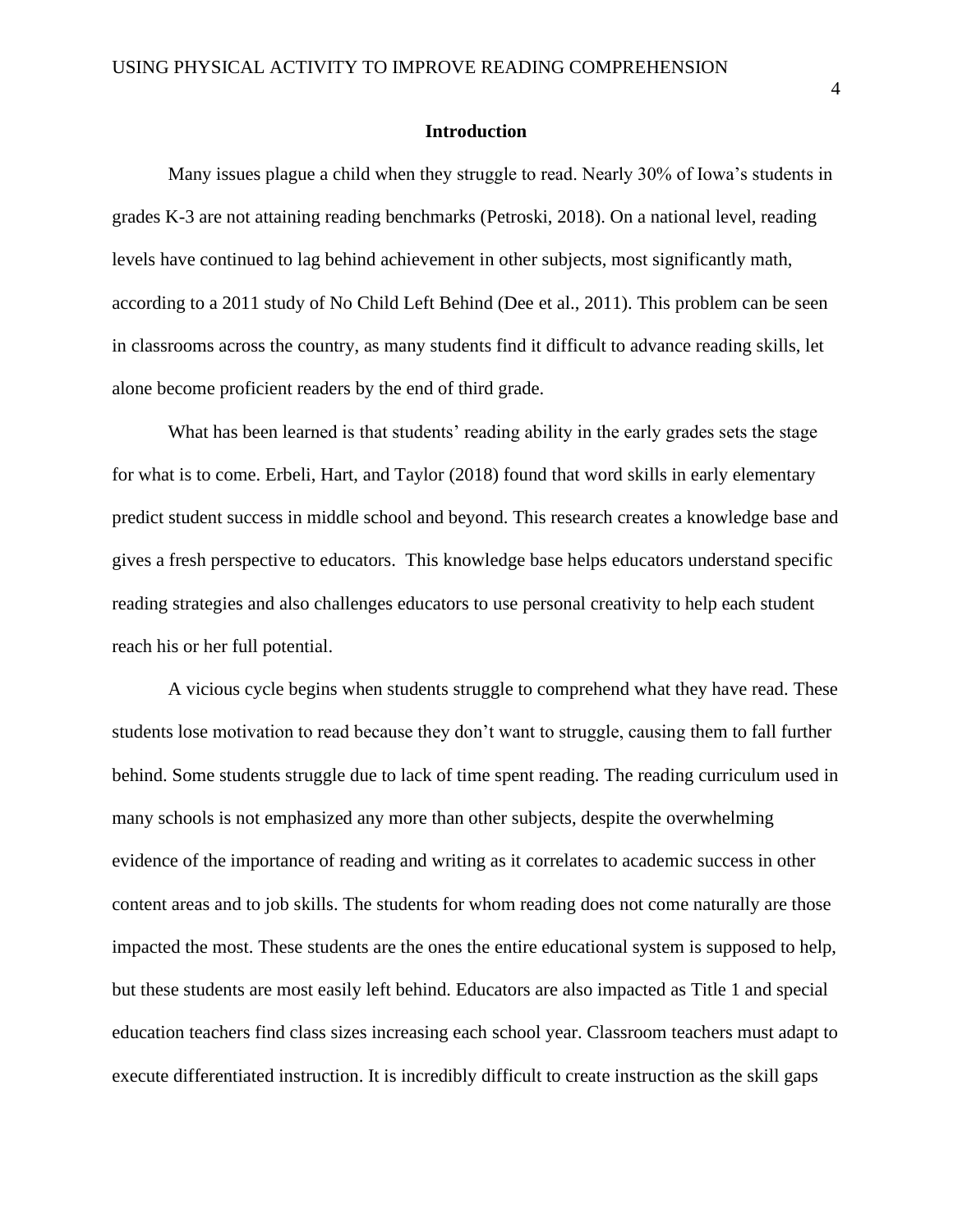widen during the upper elementary years. These gaps become challenging when students who never struggled to read in lower elementary find themselves lagging behind in reading comprehension. These students may not have acquired the higher-level reading skills after the initial stages of reading instruction. The classroom teacher is ill-equipped to handle the complex problem of integrating personalized instruction for the more complex reading topics of upper elementary amid larger skill gaps between the most and least skilled members of the class. Past researchers have clearly identified the link between reading comprehension and academic success. A positive correlation between reading motivation and reading comprehension has been founded. There are many opportunities to explore what increases reading motivation for the students who struggle the most.

The purpose of this action research was to determine the impact of physical activity on reading motivation among struggling readers. Many of the students who struggle to read also struggle to maintain focus during long reading sessions. Using physical activity to motivate students to read is a small gap in an area of much research on reading motivation. This idea is one way educators can think outside the box for more creative ways to reach struggling readers. This action research will report the reading comprehension test scores of struggling readers before and after the administration of a lesson plan that involves targeted physical activity.

An analysis of past research led to this research question: Does physical activity help motivate struggling readers? Research reviewed in the literature review showed the progression of thoughtful and thorough research starting with the big whys of elementary education and ending with the specific applications that shape modern pedagogy. Nearly all of the sources included were found using WorldCat through the DeWitt Library, with the balance found using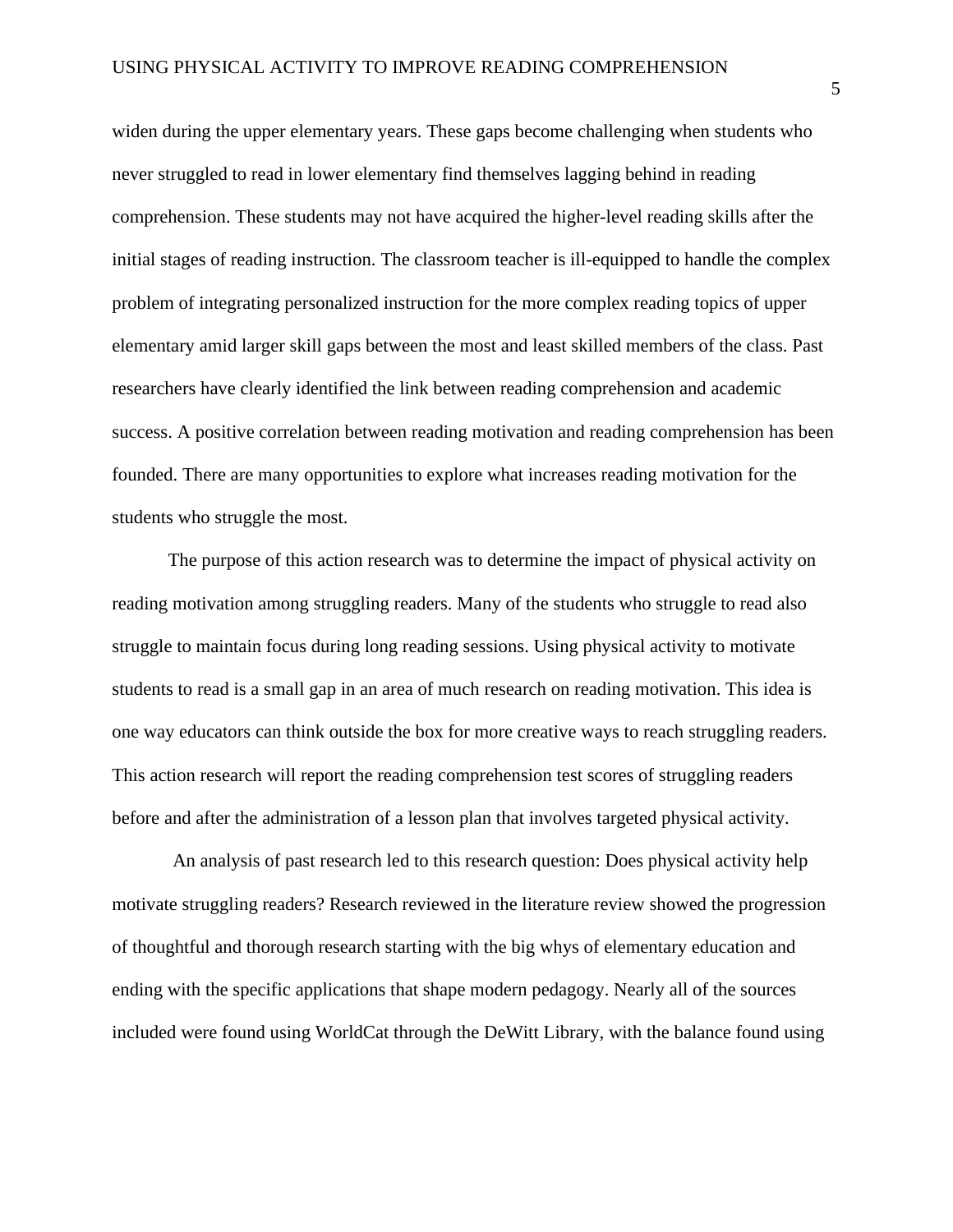Google Scholar. The main themes of the research tied together reading comprehension, reading motivation, and student achievement across disciplines.

# **Review of the Literature**

<span id="page-6-0"></span>McClarty (2016) points to reading as one of the skills students need, regardless of what path they take in life. She studied the impact of early childhood school performance on future job success and found that students who were successful early in life were more likely to have higher paying jobs and experience higher levels of career satisfaction. Reading plays a significant role in academic success, even in subjects like math and science (Labby et al., 2016). Research highlights the importance for every student to learn to read effectively and also suggests educators can influence student motivation to learn to read (Chiang et al., 2019).

Discussion of the struggles that inhibit student achievement is also well documented. Researchers have done extensive work exploring ways to break the cycle of reading underachievement (Carreteiro, 2016; Young et al., 2020). This will be one main focus of this literature review. The discussion will explore past research into the efficacy of various reading interventions, the impact of motivation and self-perception, different types of reading deficits, and the impacts of early reading achievement on professional success.

# <span id="page-6-1"></span>**Early Reading Proficiency and Future Success**

The previous sections of this literature review focused on environmental factors that correlate to reading performance and interventions that exist to improve reading performance in students with reading deficits. Looking at the big picture, we must first understand why reading performance is important in the first place and whether or not it is an indicator of future success. This question should guide the goal setting of any educational institution. As we look at primary school reading performance, we must first determine the impact that early reading success has on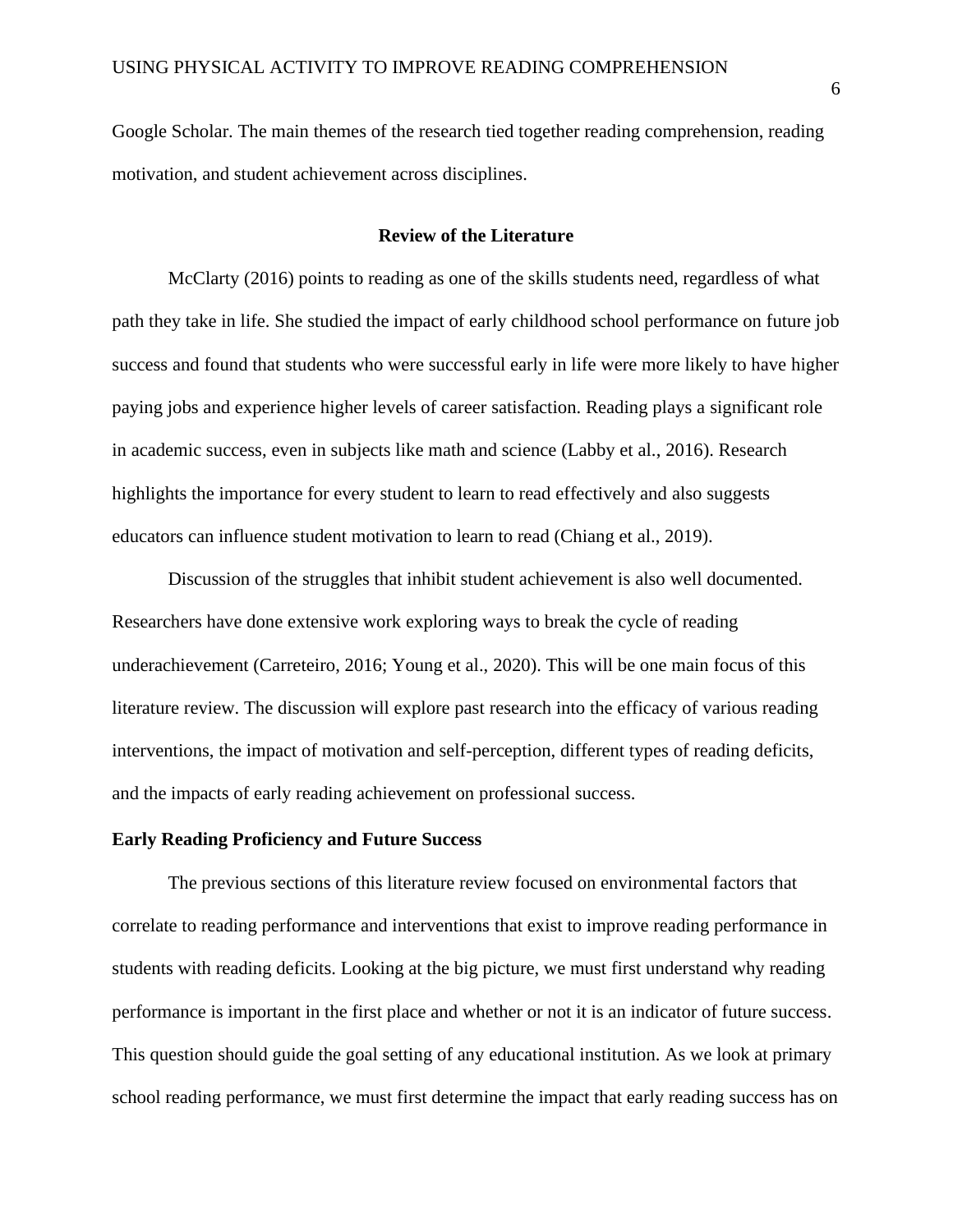later reading ability, then correlate reading performance in general to professional success. The first of those topics was studied by Erbeli, Hart, and Taylor (2018). This team studied 724 pairs of twins to determine whether pre-reading skills were predictive of middle-school reading comprehension skills. Students were tested in kindergarten for their pre-reading skills, which included capital letter recognition and phoneme word-sound awareness. Students were tested again in first grade for reading ability using nonsense word detection. Finally, students were tested in seventh grade for reading ability using FCAT reading scores as a measure for reading comprehension and story structure. Findings showed a positive correlation  $(r = 0.24)$  between capital letter recognition in kindergarten and FCAT reading scores in 7th grade. This finding shows the correlation between early reading ability and higher-level reading success.

To prove that academic achievement leads to professional success, Ritchie and Bates (2013) studied the socioeconomic status of a set of 42-year-old participants in the National Child Development Study and compared those results to participant's reading and mathematics scores in school, controlled for specific influence. Results showed a standard path coefficient of 0.9 between reading ability at age seven and SES attained at age 42. Researchers attribute this correlation to many factors, including the value of reading skills in the marketplace as well as reading as a predictor for higher degree status attained, leading to higher qualifications. Regardless of why, students with higher reading performance reach higher levels of SES when controlled for all factors, including parental SES, proving the importance of success in reading on a student's future earning potential. Both studies mentioned are longitudinal, tracking large sample sizes of students over extended periods of time.

As outlined, research indicates that reading skills lead to better job prospects and future economic success. There are also significant correlations between early reading skills and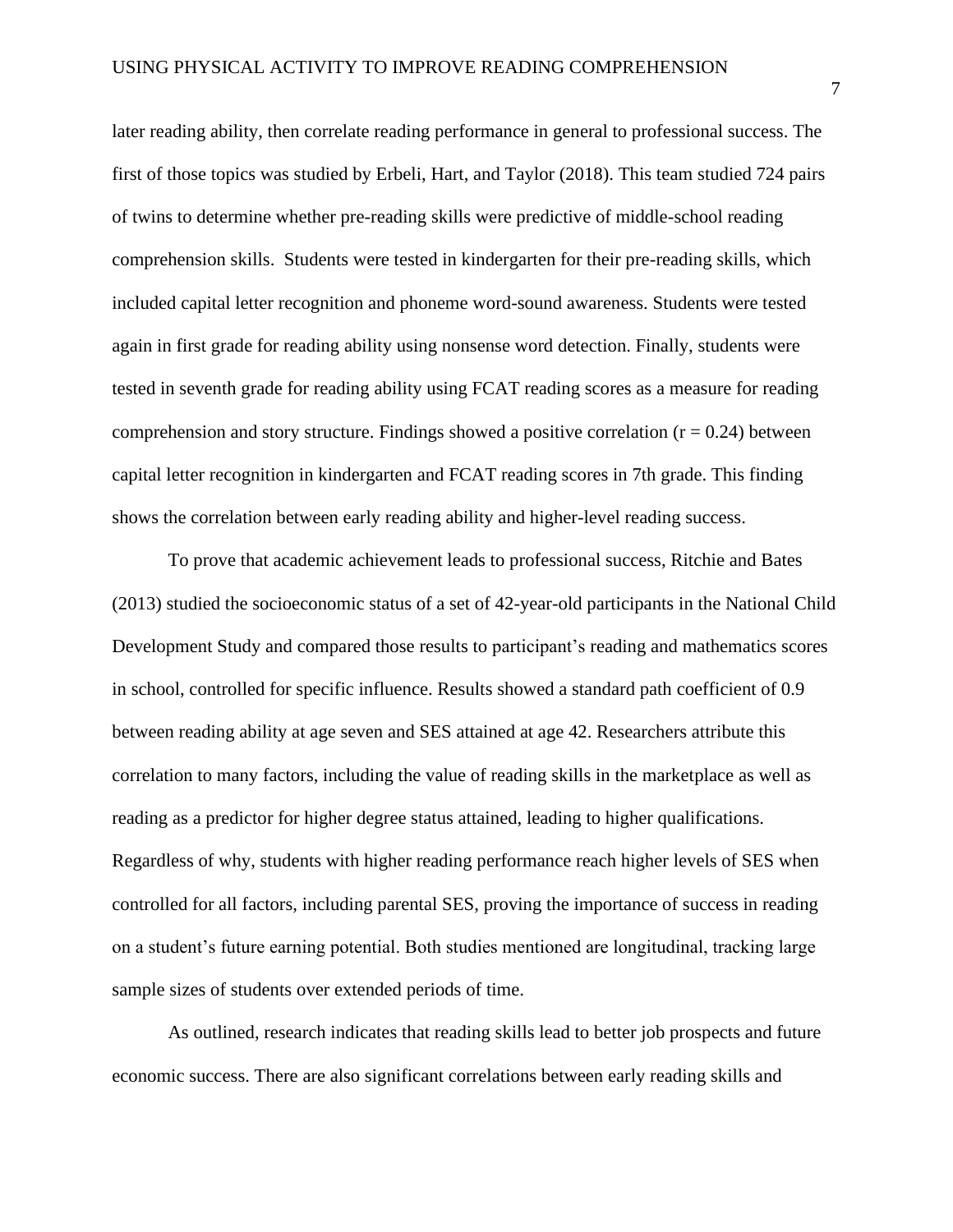higher-level reading skills, providing significant reason for future study in this area. This knowledge, along with knowledge gained from previous sections of this literature review, should motivate educators to improve the reading scores of struggling readers. The studies discussed also prompted the study described below.

### <span id="page-8-0"></span>**Reading Deficits**

The focus of this research is specifically related to struggling readers. Students struggle with reading aptitude for several different reasons, but a major cause of reading struggles is ADHD, which will be the focus of this section. ADHD is a significant determinant for reading struggles (August & Garfinkel, 1990; Semrud-Clikeman et al., 1992; Miller et al., 2000). For educators to effectively communicate with and intervene for a struggling reader with ADHD, they must understand what causes the deficiency to occur and be effective at improving the deficiency by attacking the root cause of the issue. The section below will outline research into what causes ADHD to be a moderator for reading difficulties, as well as effective intervention techniques to improve student performance based on these causes.

To determine why ADHD is a moderator for reading deficiencies, Miller and fellow researchers studied the concept of working memory, sometimes referred to as short-term memory, as a clear link to issues in comprehension. Their research involved 103 children in elementary schools in Colorado. These researchers found that students with ADHD struggled to recall the main message of a story, scoring 10% lower than peers on story recall as measured by comprehension checks. Researchers attribute this finding to a "working memory deficit" experienced by those with ADHD (Miller et al., 2013). A study done by Kofler validated these findings by showing that as working memory demands increased, reading comprehension decreased more for students with ADHD when compared to a control group by a factor of 5-7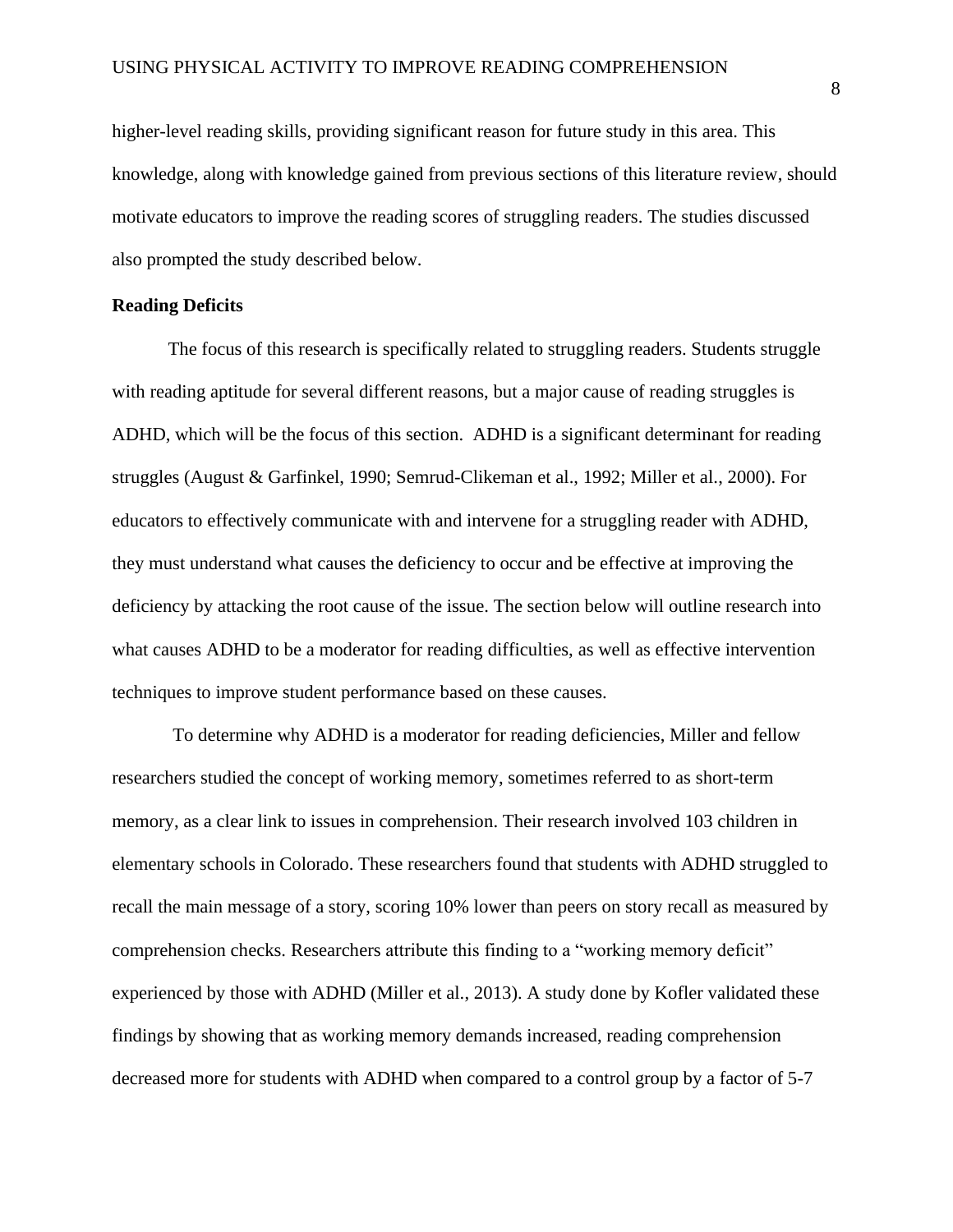(Kofler et al., 2019). These studies show a link to working memory as a primary reason students with ADHD are more likely to fall behind in reading. These two studies show similar findings, helping to validate each. These links led to further research into working memory through a more specific approach taken by Friedman (2017), who studied the impact of ADHD on phonological short-term memory and visuospatial short-term memory. In this study, 61 elementary-aged boys were tested on the different facets of short-term memory. Results showed that ADHD had a significant negative impact on both visuospatial and phonological short-term memory,  $d = -0.84$ and  $d = -0.66$  respectively. These results further the findings of Miller and Kofler, leading to the challenge of how to effectively enhance the skills of students with reading deficiencies caused by ADHD.

The root cause of reading deficiencies caused by ADHD has been shown above. These results have helped researchers develop interventions aimed at aiding reading comprehension for students with ADHD. As discussed in the reading intervention section, Beike and team found that modulating content novelty increases the reading comprehension for students with ADHD (Beike et al., 2012). Other studies have also been successful in improving the reading abilities of individuals with ADHD. Friedman (2016) studied 24 adults with ADHD and/or dyslexia to determine how mindfulness meditation impacted reading abilities. Researchers hypothesized that this stress-relieving strategy would have a positive impact on the reading ability of the study's participants. Researchers found participants with ADHD showed much lower levels of reading error due to an increase in sustained attentiveness. Both articles discussed above were able to have a moderating impact on reading skills without direct intervention into any specific reading skill.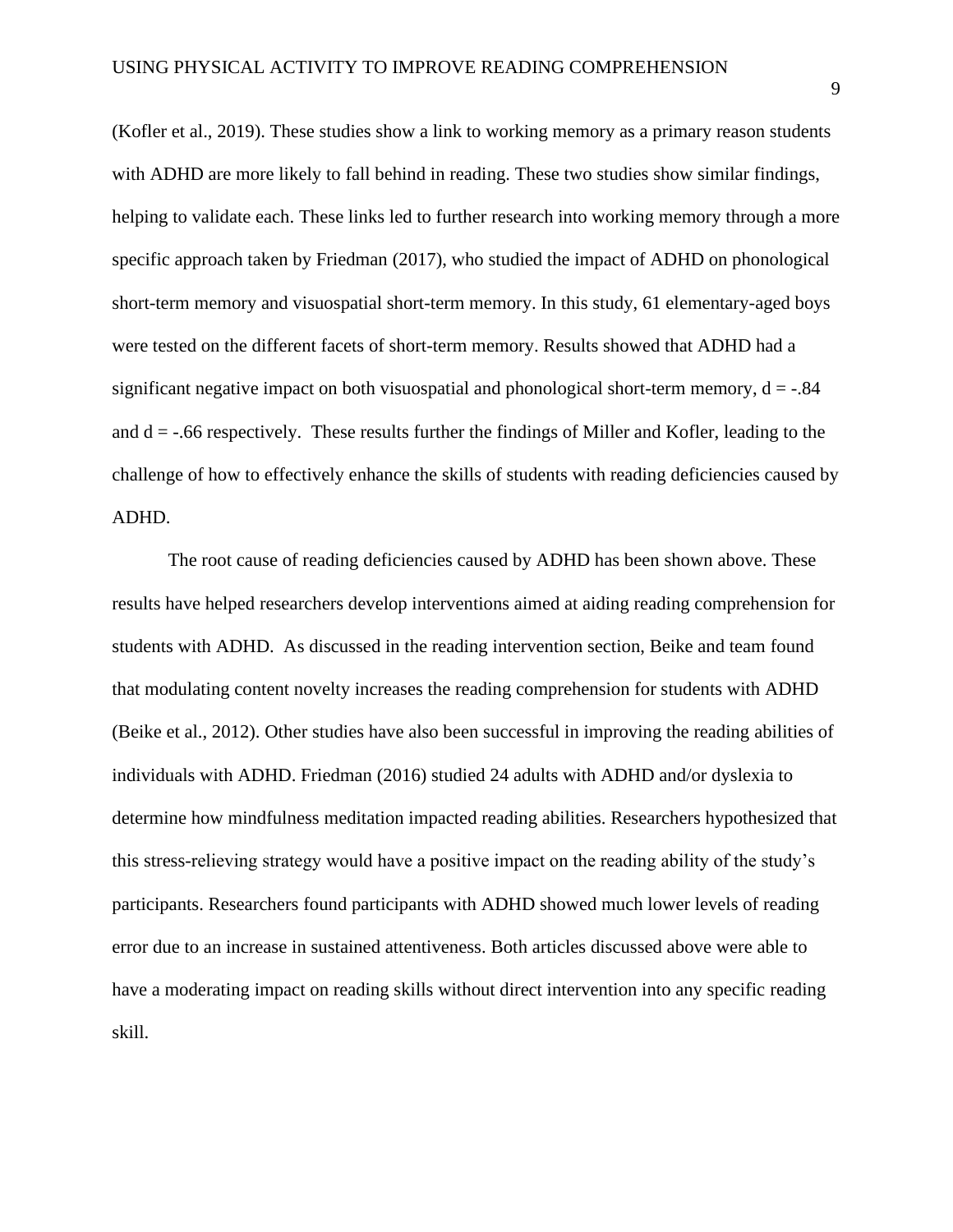This section has highlighted past research into how reading deficiencies, specifically ADHD, impact reading performance. Discussion also brought forth multiple strategies tested to increase reading aptitude among those with ADHD. Going forward, further research is necessary in this field to determine other potential moderators on struggling readers' ability, as well as influential reading interventions that aid struggling readers to master concepts required by standards.

#### <span id="page-10-0"></span>**Reading Interventions**

A reading intervention is a session of focused instruction for an individual or group of students with the intent of increasing reading and writing skills. Researchers have long attempted to find the most effective reading interventions and have frequently been able to buoy student achievement with minimally invasive practices (Young et al., 2020). A research team led by Mila Ronimus increased test scores after a digital reading intervention (Ronimus et al., 2019). She and her colleagues studied the impact of digital game-based learning on struggling readers' test scores. The results showed that students who participated in game-based learning increased reading comprehension scores by 89%, while the control group increased reading comprehension scores only by 56%. This study is not to suggest that game-based learning is the only way to improve student reading skills. The specific intervention can be varied, as proven by DeStefano (2017), who performed an experimental intervention involving the use of alliterative or rhythmic cartoons as a way to teach vocabulary. The study was designed to present a cartoon illustrating a content-area vocabulary word at each transition in or out of the classroom. Where a small sample size (eight students) was used, the below-proficient readers scored 50% higher on a vocabulary assessment vs. the control group. Although the sample size was only eight below-proficient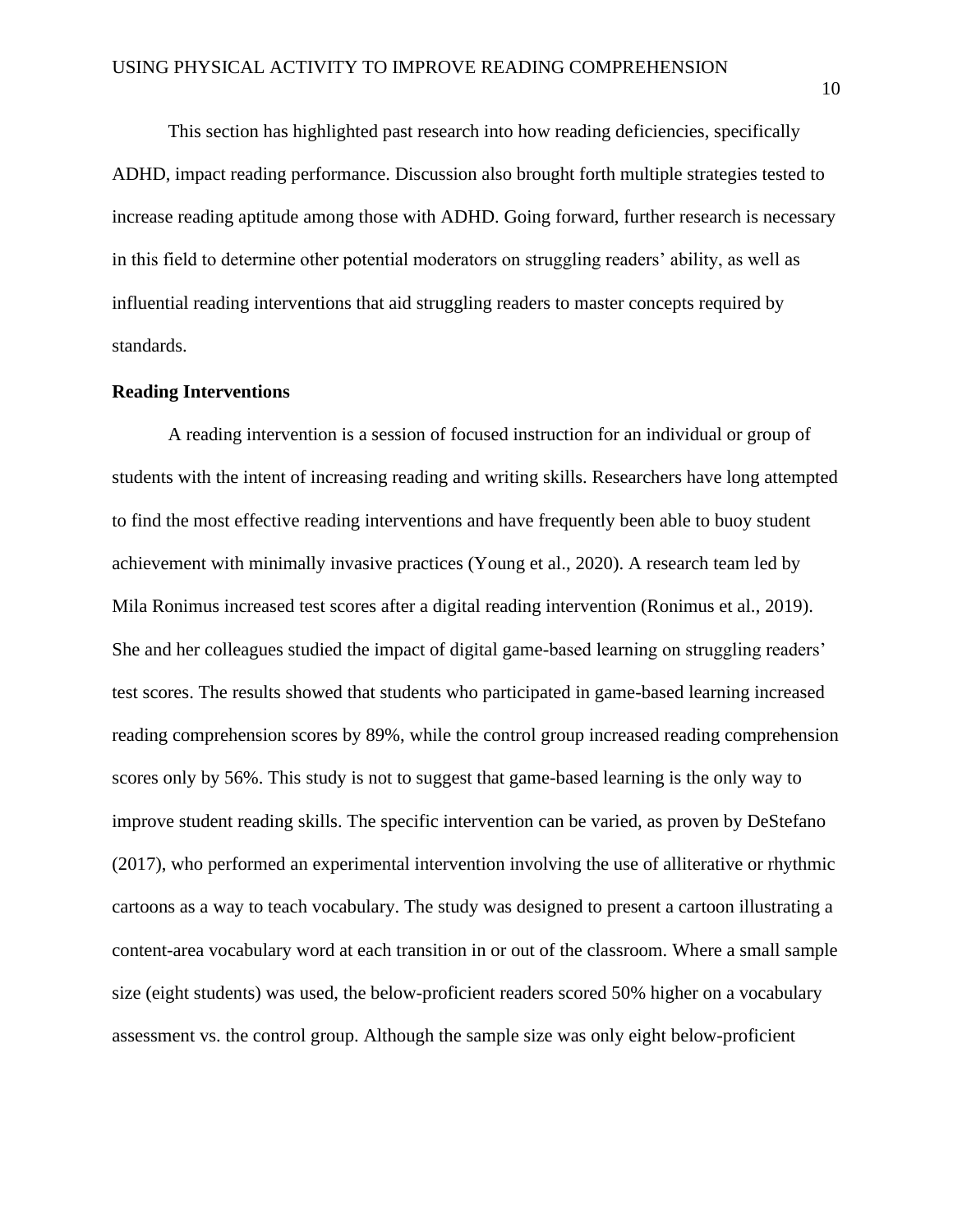readers, the results were a 50% improvement over previous vocabulary knowledge. The findings in the above studies suggest that fun, engaging activities work well as reading interventions.

Researchers such as Evans (2015) have attempted to study the impacts of more traditional reading interventions. Their team performed quantitative research of 358 fourth grade students to determine the impact of SEM-R, a differentiated reading approach aimed at improving student reading comprehension. Evans also studied the impact of SEM-R on student attitudes towards reading, which is discussed in the attitudes and self-perception section of this literature review. The main difference between SEM-R and traditional school curriculum is the level of differentiation. Students in SEM-R are ideally taught based on their current abilities, rather than a benchmark. Evans and team divided students into groups randomly; half were given the SEM-R reading curriculum, while half were given their school's standard reading curriculum. Students who received the differentiated instruction, which is a type of intervention, had Iowa Test of Basic Skills test scores that were higher than those who received standard instruction when results were controlled for outside factors such as gifted status and prior year reading achievement (Evans et al., 2015).

Research shows that simple reading interventions not tied to skill development can have a significant impact on student reading comprehension and fluency. Beike et al., (2012) studied the relationship between content novelty and reading performance in 48 seven- to eleven-year-old boys, 32 of whom were considered to be at risk for reading problems based on surveys of students, their parents, and teachers. Students were either put into a group assigned to read highly interesting and attention-grabbing stories, or a group assigned to read stories classified as low novelty. Students then answered a series of comprehension questions about the stories read and rated the stories on a scale of interest. The results showed that the students at risk for reading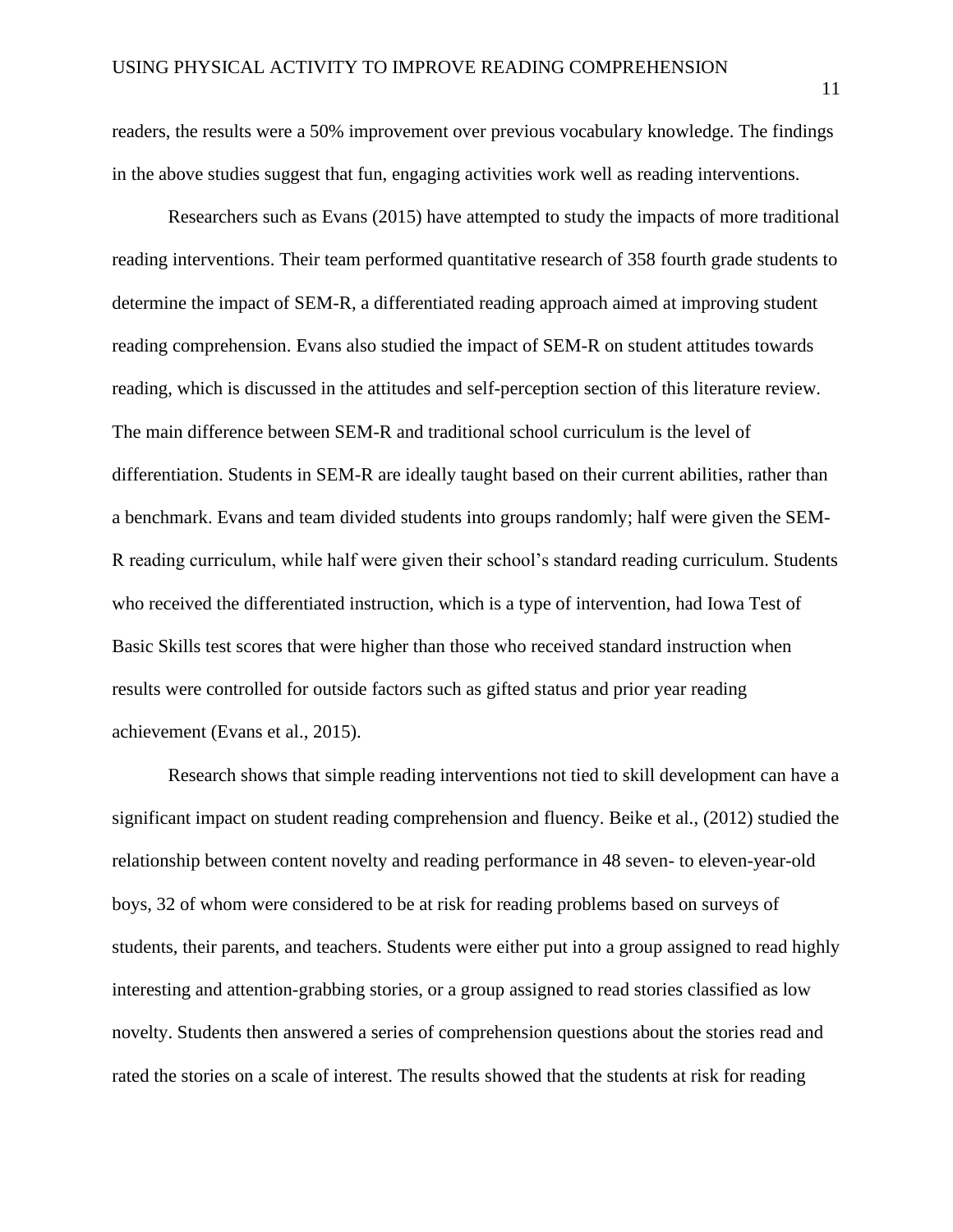troubles earned scores 45% higher than the control group when tested on comprehension questions posed for the high novelty stories. These findings demonstrated that choosing interesting reading passages can be a powerful intervention for readers who would otherwise struggle to perform. This work affirmed the findings of Evans, who proved the importance of differentiated instruction for reading to help students perform to their potential. Beike's research showed clearly that differentiation in educational practices for students of different skill levels has a moderating effect on comprehension. This conclusion confirmed Evans' findings on differentiated instruction. Educators must continue to apply reading intervention on a personal level, rather than assuming each student will react the same way to a given intervention.

Many effective reading interventions do not require skill improvement at all. Consider research done by Schall (2016), who worked to correlate font size to reading comprehension and reading speed. The researchers investigated the relation between font size and reading speed, accuracy, and comprehension of 86 middle school students. Researchers found modulating the font size caused students' reading rate to decrease, as measured by number of words correct per minute but had little to no significant impact on student comprehension of passages. This finding opens the door to future research on ways to improve reading skills without directly enhancing the skills themselves.

Past research has shown that effective reading interventions can be both fun and simple yet remain effective in enhancing the test scores of struggling readers. Educators should learn from the academic research discussed above to build reading interventions based on the needs and skill levels of individual students.

## <span id="page-12-0"></span>**Reading Motivation and Self-Perception**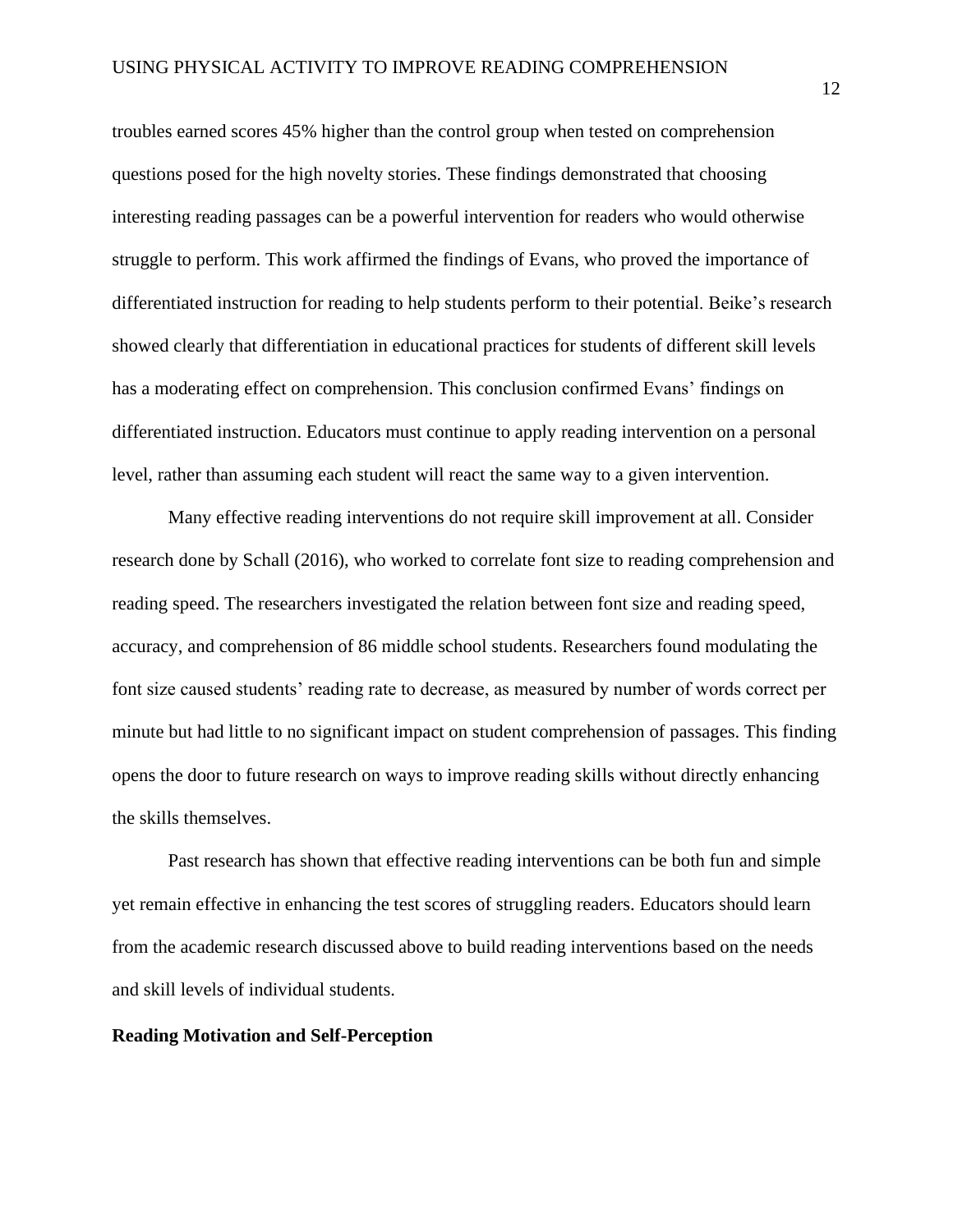Student motivation to achieve can be fostered by thorough engagement from a teacher (Liu et al., 2019). Once a teacher creates a personal connection with a student, that student's motivation will increase, leading to further reading proficiency. This concept, that motivated readers are more likely to develop higher-level reading skills, has been proven by many competent researchers such as Judy Wang and John Guthrie (2004). They studied the correlation between reading motivation and reading performance. Their research studied 187 US fourthgraders and 197 Chinese fourth graders in an attempt to correlate intrinsic and extrinsic reading motivation to reading performance. Their research found that intrinsic reading motivation has a positive direct association with text comprehension with a standard path coefficient of 0.64. This result is the bedrock reason that educators should focus on motivation before focusing on skills. This is because the students who want to do well are more likely to learn and master the skills necessary to become proficient readers. Huang et al., (2019) added credibility to previous studies and tied the results to reading by studying the role of student motivational factors on reading achievement through retroactive data analysis of 3,875 4th grade students. Survey and test results showed that reading motivation was the mediating factor in determining whether higher intervals of reading instruction were beneficial to student test scores  $(\beta = .068)$ . More simply put, for students to work harder, they must first want to get better. Without that desire, educators cannot be as effective as they otherwise could be. Educators must first motivate, then teach. The opposite order would not lead to sustained success as intended by the instructor.

Many studies have been done to verify the findings that motivation to read improves reading comprehension. The studies mentioned above focused on absolute achievement, raising the question of causation versus correlation. Are students who do well more motivated to read? Or does the motivation to read predict how successful a student will be? To control for these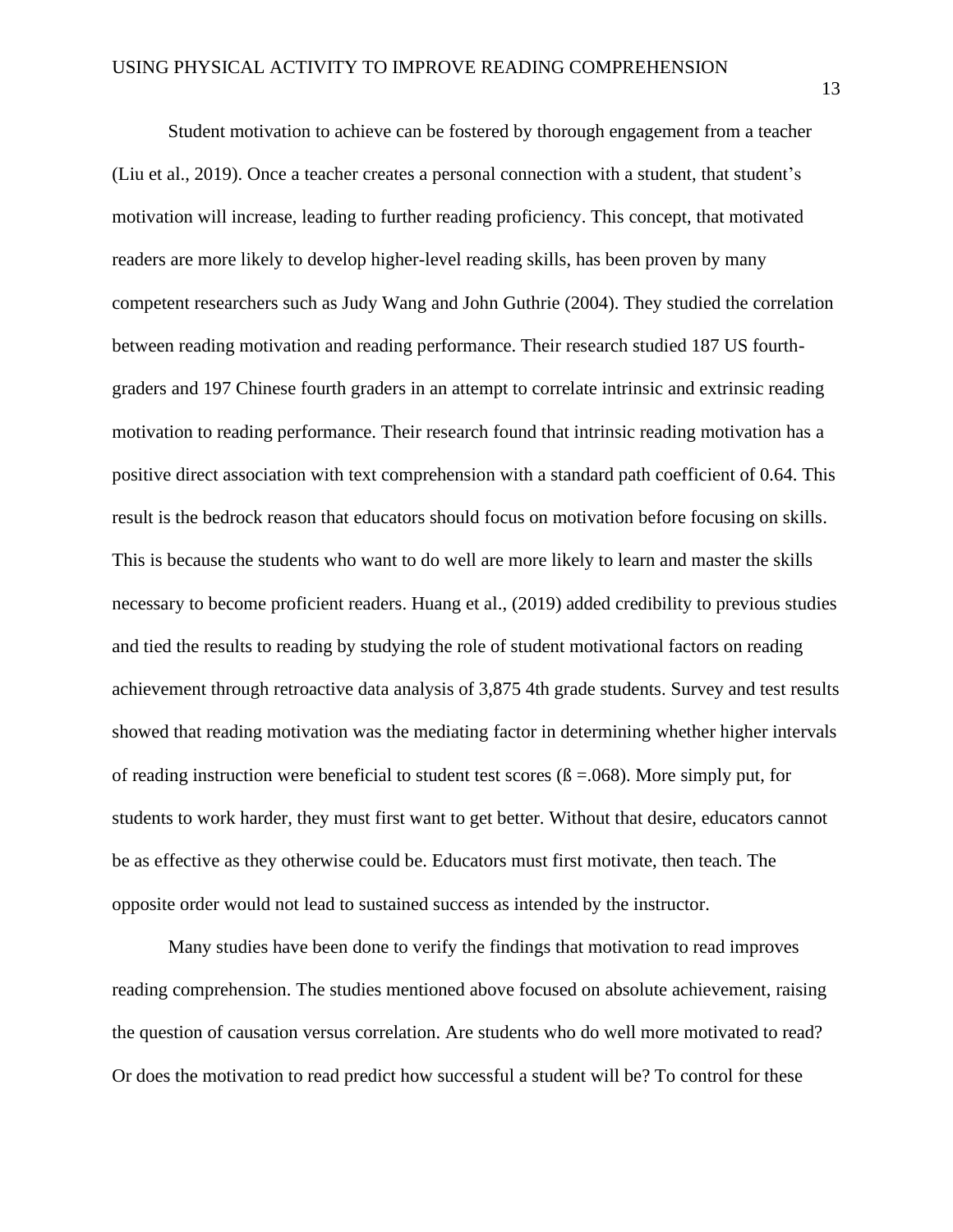questions, Orellana et al., (2020) polled the reading motivation of over 1,000 Chilean upper elementary students, then tracked their reading comprehension scores on a standardized 45 question test to determine their improvement from the beginning of the school year to the end. Research findings showed that students with higher motivation earned larger gains in reading comprehension ( $\beta = 2.13$  P = .004) when compared to less motivated peers with similar starting levels. The combination of the studies above shows not only do motivated students score higher than peers, but these students are also more likely to continue to outpace classmates in reading comprehension and skill development.

After demonstrating the importance of motivation on reading proficiency and improvement, researchers zeroed in to determine the impacts of motivation on specific subsets of skills. The first of these researchers focused on reading motivation as a moderator for fluency, which is a cornerstone for reading proficiency. Hiebert et al. (2019) studied the impact of reading motivation on silent and oral reading fluency and comprehension. The study included 61 sixthgrade students in the southeast United States. Participants were given an 18-question inventory to determine reading efficacy as well as preference for challenge, curiosity, and involvement. Participants were then given a standardized sixth-grade oral reading fluency (ORF) exam. These participants read a passage for one minute, and scores were determined by the number of words read correctly in that minute. Students with higher scores on the Motivation to Read Index (MRI) had higher scores of reading fluency, as measured by speed and words correct per minute when adjusted for comprehension scores.

Proof that motivated readers read faster at the same comprehension level led to further research carried out by Cho et al., (2019) intending to correlate the motivational predictors of struggling readers' comprehension. This research team specifically studied the effects of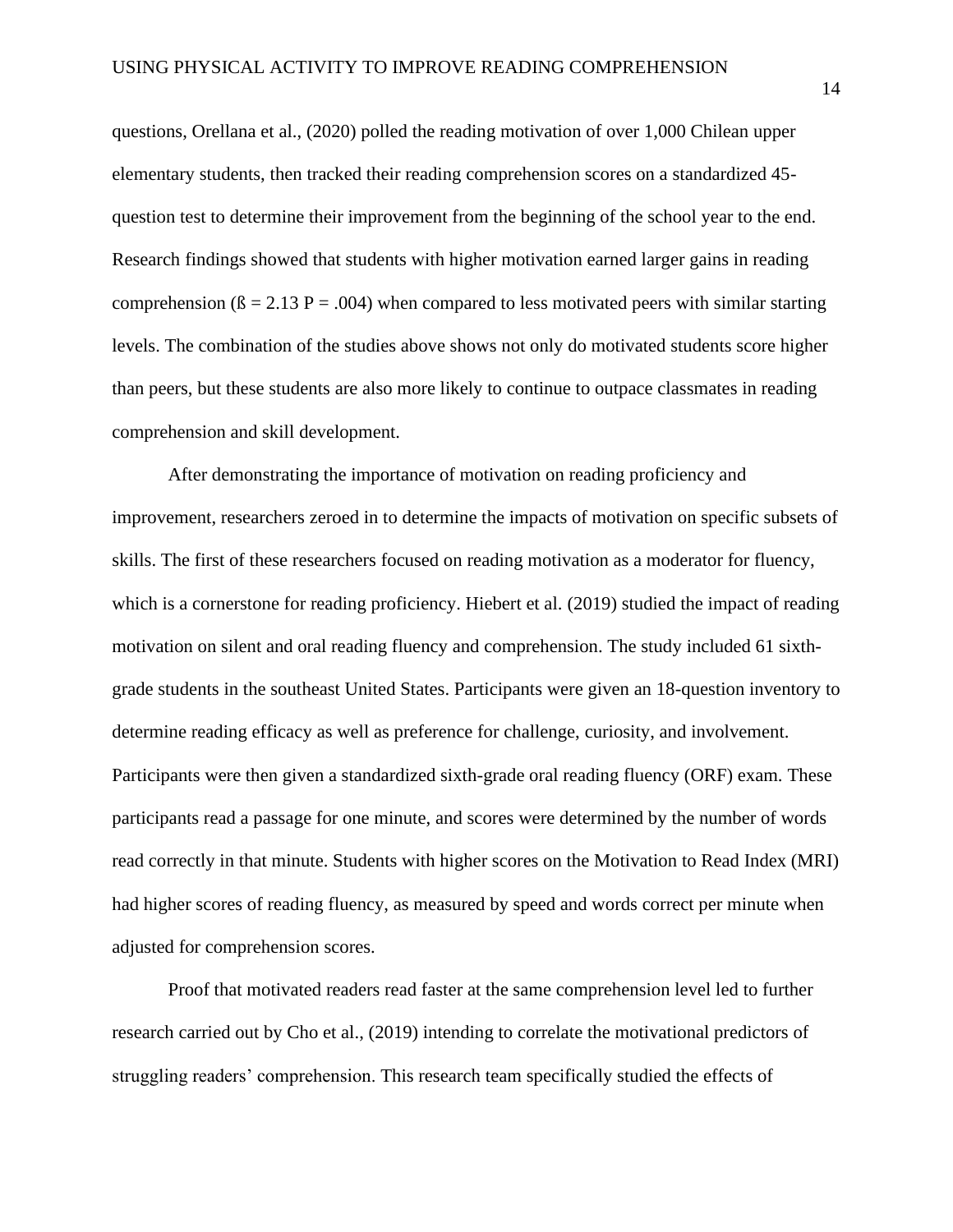mindset, achievement goals, and engagement in 107 fourth and fifth-grade struggling readers from 14 classrooms. Students were given questionnaires to determine their self-efficacy and propensity to set goals. Research findings using an RMSEA analysis showed that, with all else constant, a student who believed they could accomplish individual goals performed better than a student with poor self-efficacy. This relation is supported by the fact that a fixed mindset had a negative correlation with reading comprehension  $(R = -0.29)$ . The study found no significant correlation between goal setting and reading achievement; in other words, the results of the study all pointed towards students' belief in themselves being the determining factor. This research casts doubt on goal setting when kept separate from a growth mindset. To determine the root cause of motivational deficits, Chinese researchers Liu et al., (2019) studied the impact of student-teacher interaction, specifically as viewed through the lens of socio-economic status, or SES. The study analyzed over 17,000 seventh and ninth graders in China. The results showed that as family SES increased, motivation to learn increased. This increase in motivation was stronger in English than in math and Chinese. English learning was positively correlated to SES with a predictor value of .101 units, while SES only modified math and Chinese with predictor values of .046 and .069 units respectively. When looking at student-teacher interactions, findings showed that students who have more interaction with educators are also more likely to be motivated to achieve with a predictor value of .193 units in English, nearly twice as impactful as SES. This proves that whereas a student may be at a disadvantage, simply having more interaction with a teacher can more than make up the original disadvantage.

Research into motivation and positive self-perception has shown both traits positively impact overall student achievement; specifically, they have a positive impact on reading skill development. Further research points to using motivation as a way to improve the specific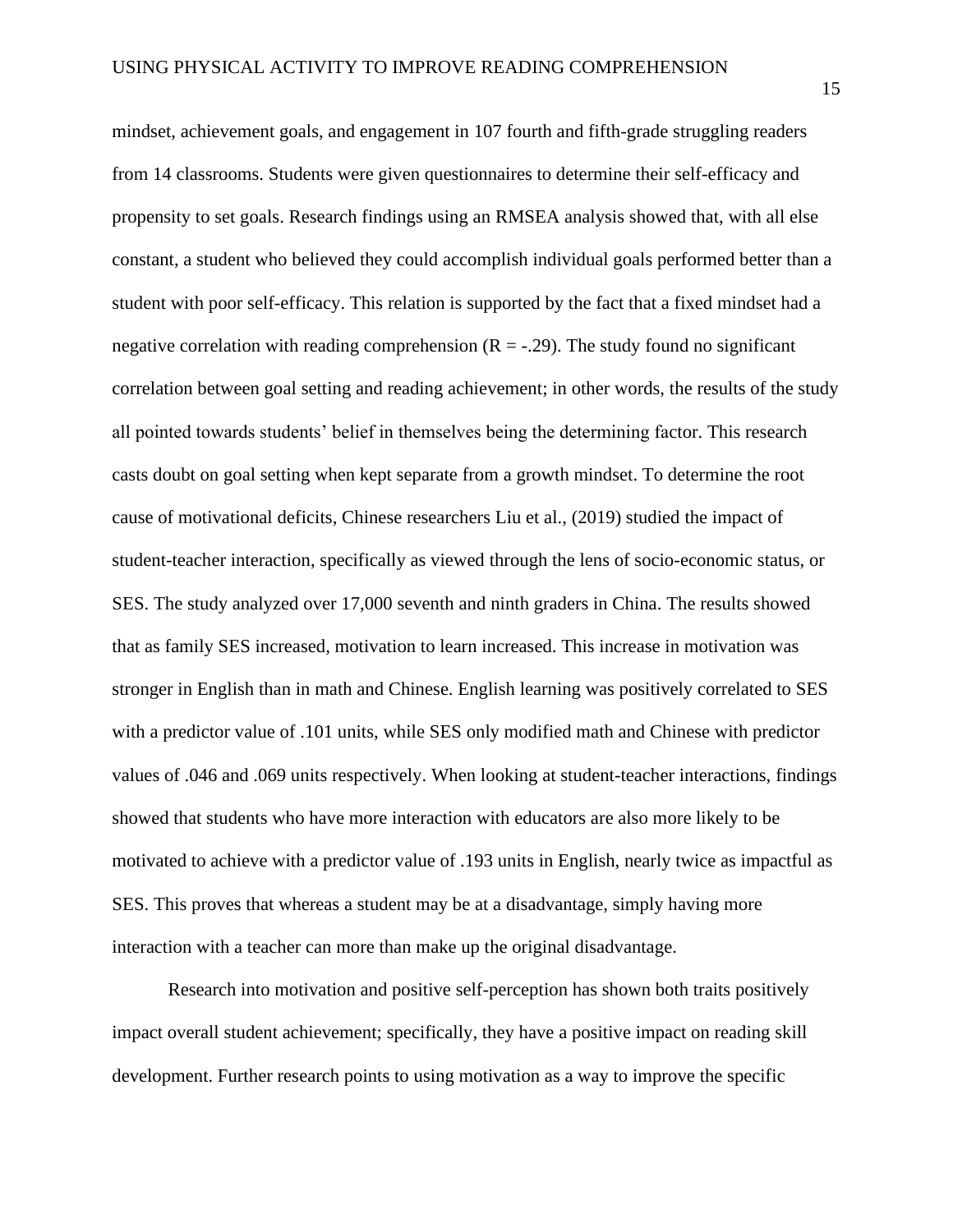reading skills of fluency and comprehension. Lastly, the impact of student-teacher interaction and SES was studied concerning reading motivation to find that student-teacher interaction has a greater correlation to student motivation. Along with improving the reading skills of students, educators should implement motivational interventions involving significant student-teacher interactions.

#### **Methods**

# <span id="page-16-1"></span><span id="page-16-0"></span>**Research Questions**

The purpose of this action research project was to study the impact of physical activity as a reading intervention for struggling elementary readers. The main research question: Does physical activity improve the comprehension of struggling readers? A secondary question: How does physical activity impact reading motivation? Findings may help elementary educators determine the viability of physical activity as an intervention to improve reading motivation and comprehension for struggling readers.

# <span id="page-16-2"></span>**Research Design**

This research involved one section of 18 third-grade students in rural Iowa. The experiment involved six weeks of testing to gather baseline data in reading comprehension. Each week students were given a reading assignment. Major themes were then reviewed orally with the class. Next, students participated in group and individual comprehension checks. Each Friday for six weeks students were given a comprehension check and quantitative results were tracked. After the baseline data was gathered, research continued for four more weeks, with the modification that each week's large-group activity involved physical activity to motivate students. The comprehension checks were repeated to compare pretest and post-test performance. The four weeks involved comprehension activities in conjunction with activities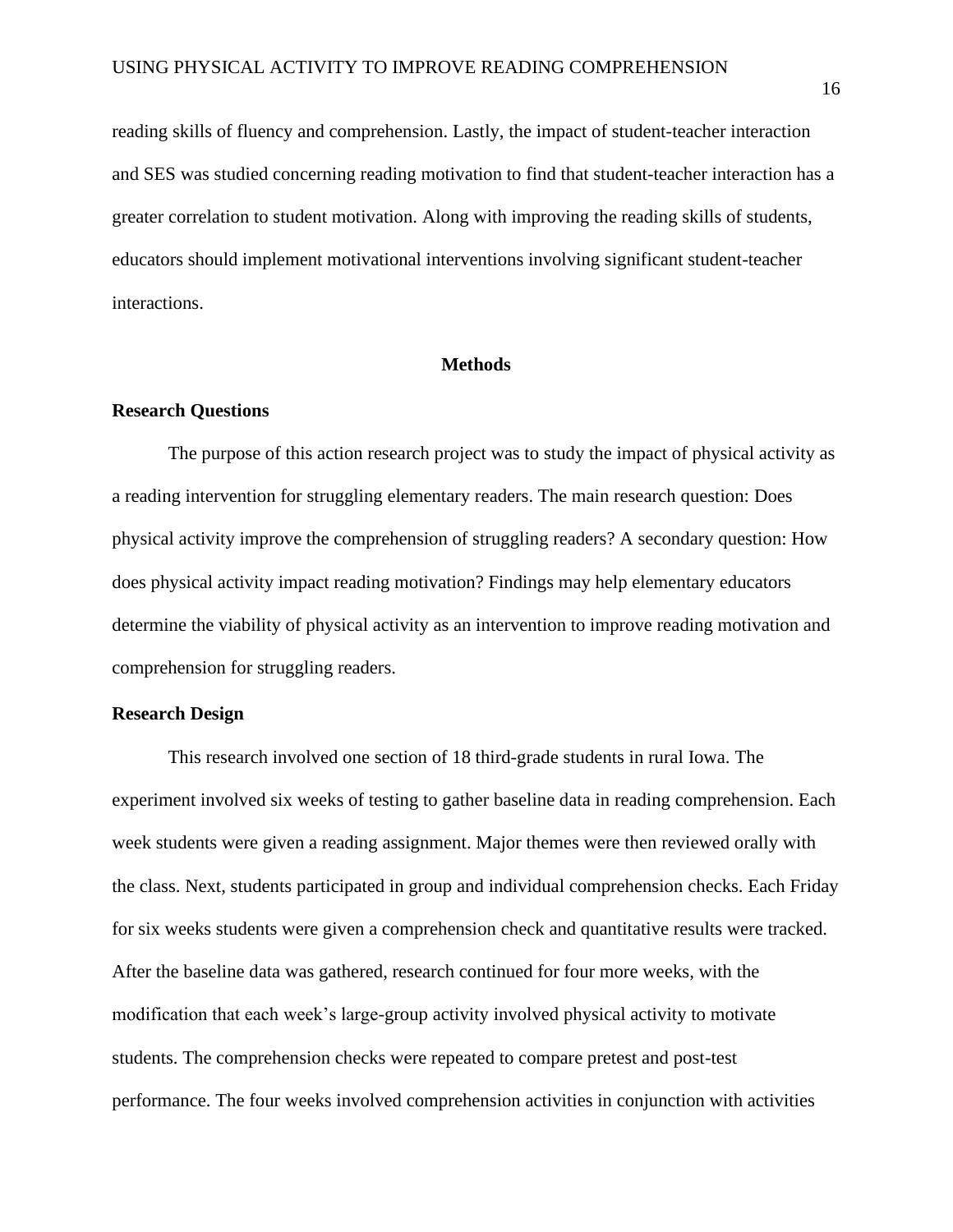such as basketball, soccer, tag, and relay races. Students were given a survey after the last six lessons to gauge motivation level with the lesson. Students responded with a number 1-5 to portray how motivated each felt to learn and perform. Results were tabulated and analyzed.

### <span id="page-17-0"></span>**Variables**

The independent variable in this research is the whole-group reading activity chosen for each lesson. The dependent variables tested were the reading comprehension scores of the research subjects, as well as reading motivation as measured by student surveys and teacher observation.

### <span id="page-17-1"></span>**Setting and Participants**

This action research project took place in one third-grade section of reading in a rural Northwest Iowa elementary school. The entire building population was 110 students in grades 3- 5. Of all students in the district (K-12), 34.1% of students qualify for free or reduced lunches. Of the eighteen students in the test population, seven were considered at-risk for reading deficiency as determined by FAST testing data. The sample consisted of nine boys and nine girls, with the struggling reader sample set of five boys and two girls. Two of the struggling readers were on IEP plans for reading during the school year. All students received the same instruction and the same tests. All testing was done in the students' normal environment.

### <span id="page-17-2"></span>**Intervention**

The intervention tested was the use of physical activity to motivate struggling readers. The first week's intervention involved basketball as a motivator. Students played P-I-G with the modification that each had to answer a reading comprehension question correctly before shooting. If a student missed the question, he or she was not allowed to shoot, and the opponent was granted a turn. In the second week, students played soccer. If a reading comprehension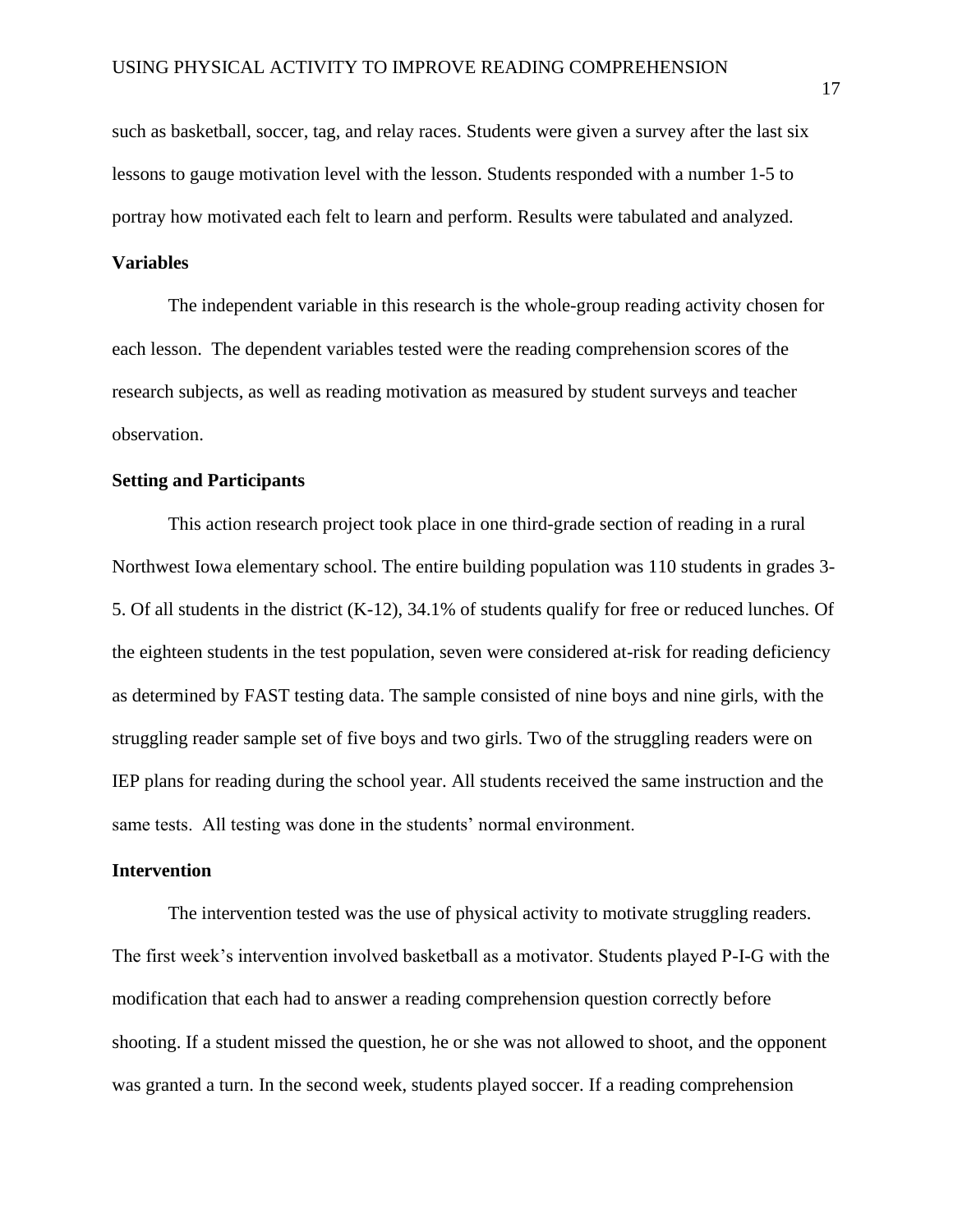question was answered correctly, students were allowed to shoot a free-kick at the goal. In the third week, students formed two different teams for a relay race. To run, students had to answer a comprehension question on the week's readings. In the final week, students played tag. If students answered a reading comprehension question correctly, the student became "it." Students participated until questions were exhausted. At the end of each week students were given comprehension tests on the week's readings and results were tabulated.

#### <span id="page-18-0"></span>**Data Collection Plan**

Data was collected weekly for ten weeks to gather reading comprehension scores for each student. The first six weeks of collection were done to gather a control baseline. The last four weeks of testing were intended to analyze the effectiveness of the intervention performed. The test used was taken from the participating school's reading curriculum "Rooted in Reading." Each test included ten questions, six of which were multiple choice, one short answer, one true/false, and two essays. Essay questions were worth 2-7 points in total depending on the week. Results were tabulated weekly and entered into a spreadsheet for storage. Physical copies were maintained in a locked file cabinet. During the last six weeks of testing, students filled out a simple survey with responses from 1-5 to express excitement level for the lesson. Student responses of 1 expressed disinterest, while responses of 5 showed significant interest in the lesson. The data collection was intended to gauge student motivation. Reliability and validity information does not exist for either data collection tool.

### <span id="page-18-1"></span>**Data Analysis Plan**

The data analysis compared pre-intervention and post-intervention comprehension results using a dependent samples T-test. This test was used to determine the significance and confidence of the data variances seen in the samples. The analysis also used the dependent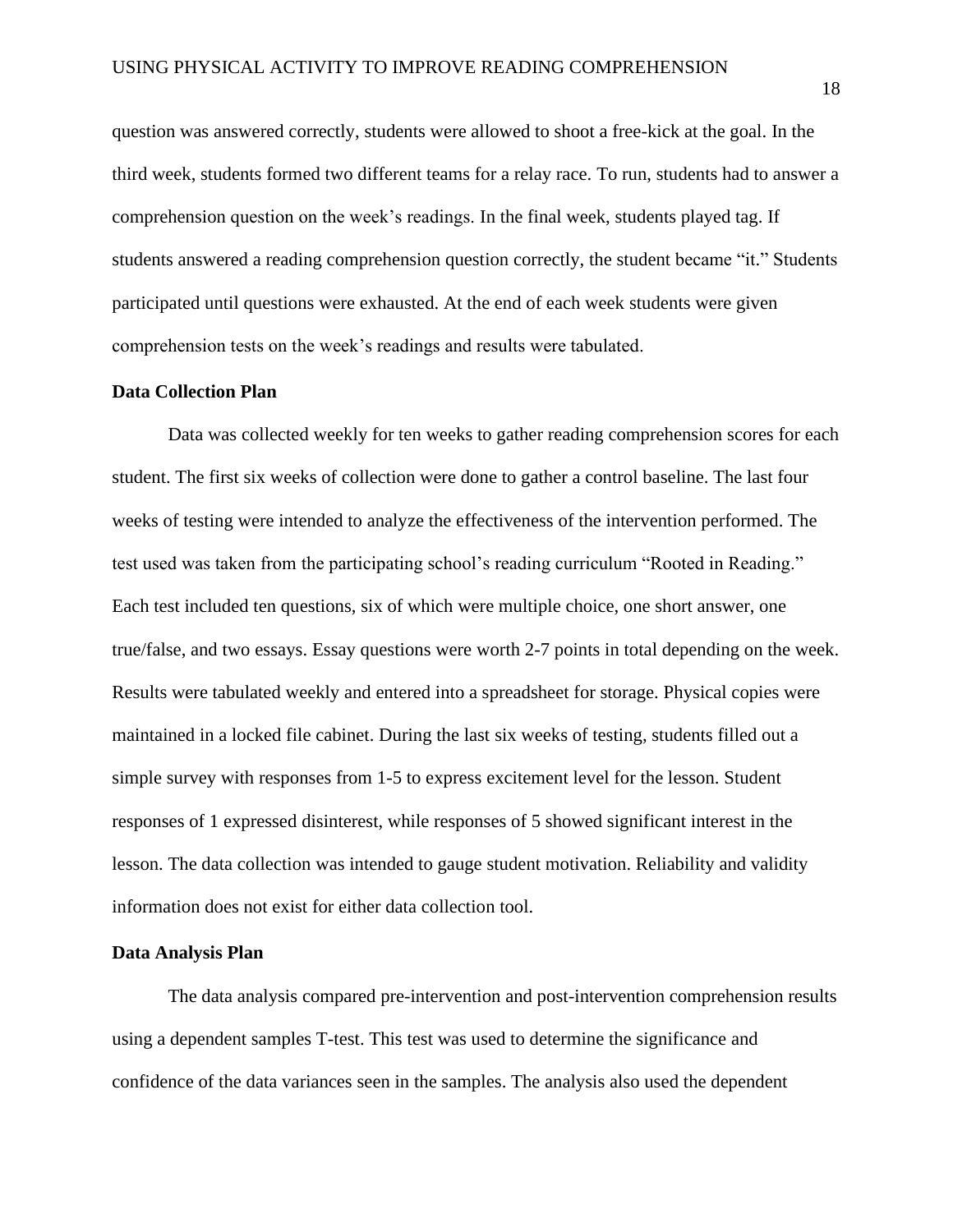samples T-test to determine if the intervention tested modified student attitudes and motivation as reported on student surveys. Mean and standard deviation values were also reported for all data. An independent samples T-test was also performed to determine if students at risk for reading deficiencies performed differently than those not at risk.

## <span id="page-19-0"></span>**IRB Approval**

An IRB exemption was granted by the Northwestern College IRB board with express permission to carry out student testing that is not substantially different from a normal school day and does not put students at risk for any ill effects. Physical activity and outside reading lessons were not determined to be outside of normal classroom operations. Each student who participated in the study received written consent from a legal guardian to participate in the physical activity interventions of the study. Hard copies of the permission slips were kept through the extent of testing. IRB Approval can be found in Appendix A.

## **Findings**

## <span id="page-19-2"></span><span id="page-19-1"></span>**Data Analysis**

The researcher gathered data for ten weeks to determine the impact of physical activity on reading motivation and comprehension. Results can be seen in Appendix B. During the first six weeks, the teacher-researcher utilized standard lecture and discussion teaching methods. During weeks seven through ten, the participants were quizzed on the reading using physical activity with the intent to motivate students to learn. Each week, students took reading comprehension quizzes, and results were tabulated to analyze the whole-class, proficient readers only, and at-risk readers only (Table 1).

A dependent samples t-test was performed to analyze the impact of the intervention. During the control testing, students averaged 90.2 out of 100 ( $M = 90.2$ ,  $SD = 5.4$ ) on the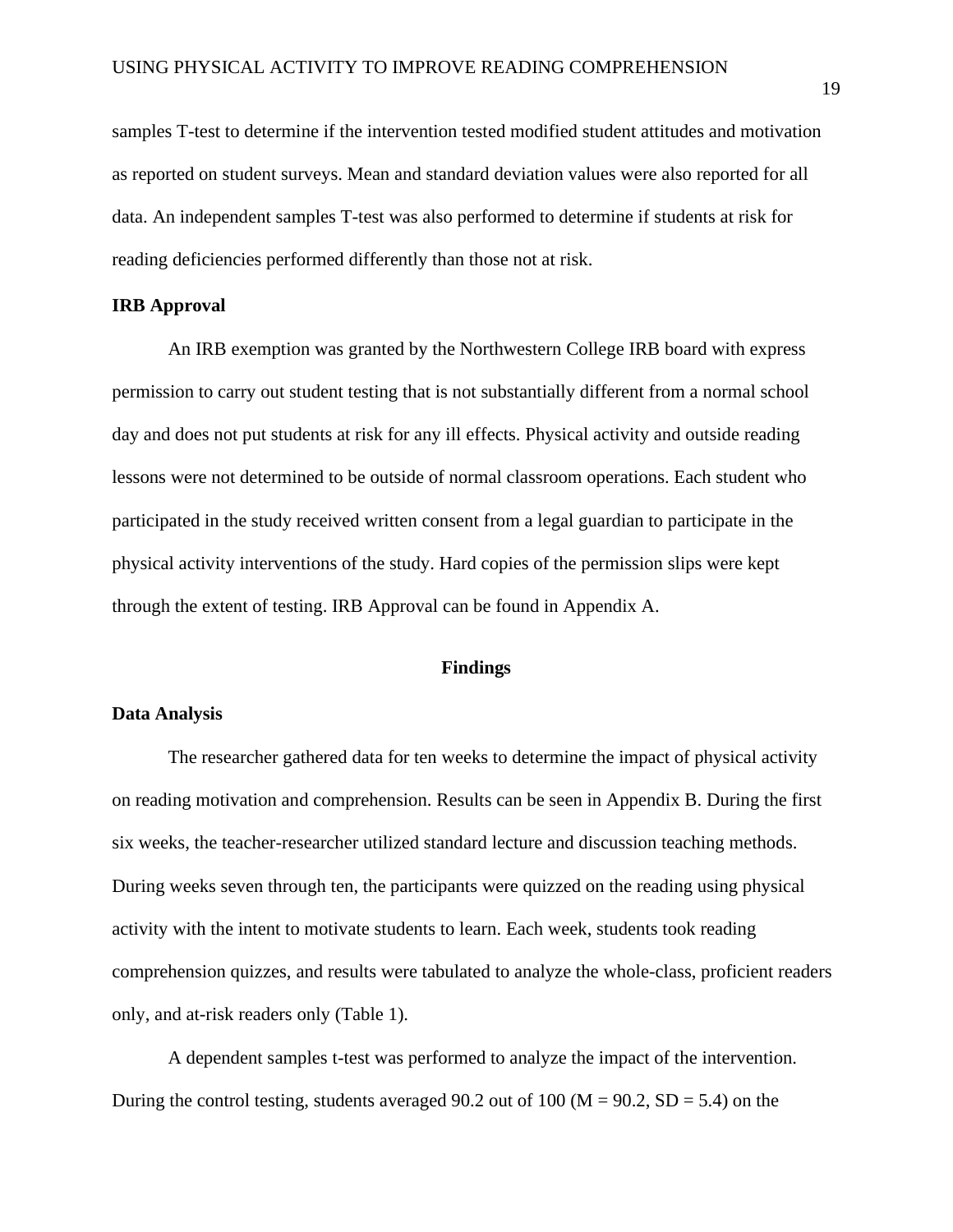comprehension quizzes (Figure 1). After receiving the intervention, students averaged 95.6 out of 100 ( $M = 95.6$ ,  $SD = 3.7$ ). A dependent samples two-tailed t-test proves a significant difference between the intervention and non-intervention results, t  $(17) = -3.98$ , p < .001. Analyzing at-risk readers specifically, during baseline testing, these students were able to answer an average of 88.2 out of 100 ( $M = 88.2$ ,  $SD = 5.5$ ) on the comprehension checks. After the intervention, these students answered an average of 95.3 out of 100 ( $M = 95.3$ ,  $SD = 4.2$ ).

A dependent samples two-tailed t-test shows a significant difference between scores before and after intervention,  $t(6) = -3.1$ ,  $p = .021$ .

# **Table 1**

*Comprehension Test Scores of 18 Students Before and After Intervention*

| Student ID     | Struggling Reader Y/N | Pre-Intervention Average | Post-Intervention Average |
|----------------|-----------------------|--------------------------|---------------------------|
| 1              | $\mathbf N$           | 98%                      | 100%                      |
| $\overline{c}$ | Y                     | 81%                      | 100%                      |
| 3              | $\mathbf N$           | 89%                      | 100%                      |
| $\overline{4}$ | $\mathbf N$           | 95%                      | 96%                       |
| 5              | $\mathbf N$           | 80%                      | 94%                       |
| 6              | $\mathbf N$           | 90%                      | 96%                       |
| 7              | Y                     | 83%                      | 88%                       |
| 8              | Y                     | 92%                      | 98%                       |
| 9              | $\mathbf N$           | 86%                      | 92%                       |
| 10             | Y                     | 91%                      | 96%                       |
| 11             | Y                     | 85%                      | 92%                       |
| 12             | $\mathbf N$           | 97%                      | 90%                       |
| 13             | Y                     | 96%                      | 96%                       |
| 14             | $\mathbf N$           | 94%                      | 100%                      |
| 15             | $\mathbf N$           | 95%                      | 98%                       |
| 16             | $\mathbf N$           | 92%                      | 96%                       |
| 17             | $\mathbf N$           | 92%                      | 94%                       |
| 18             | Y                     | 89%                      | 98%                       |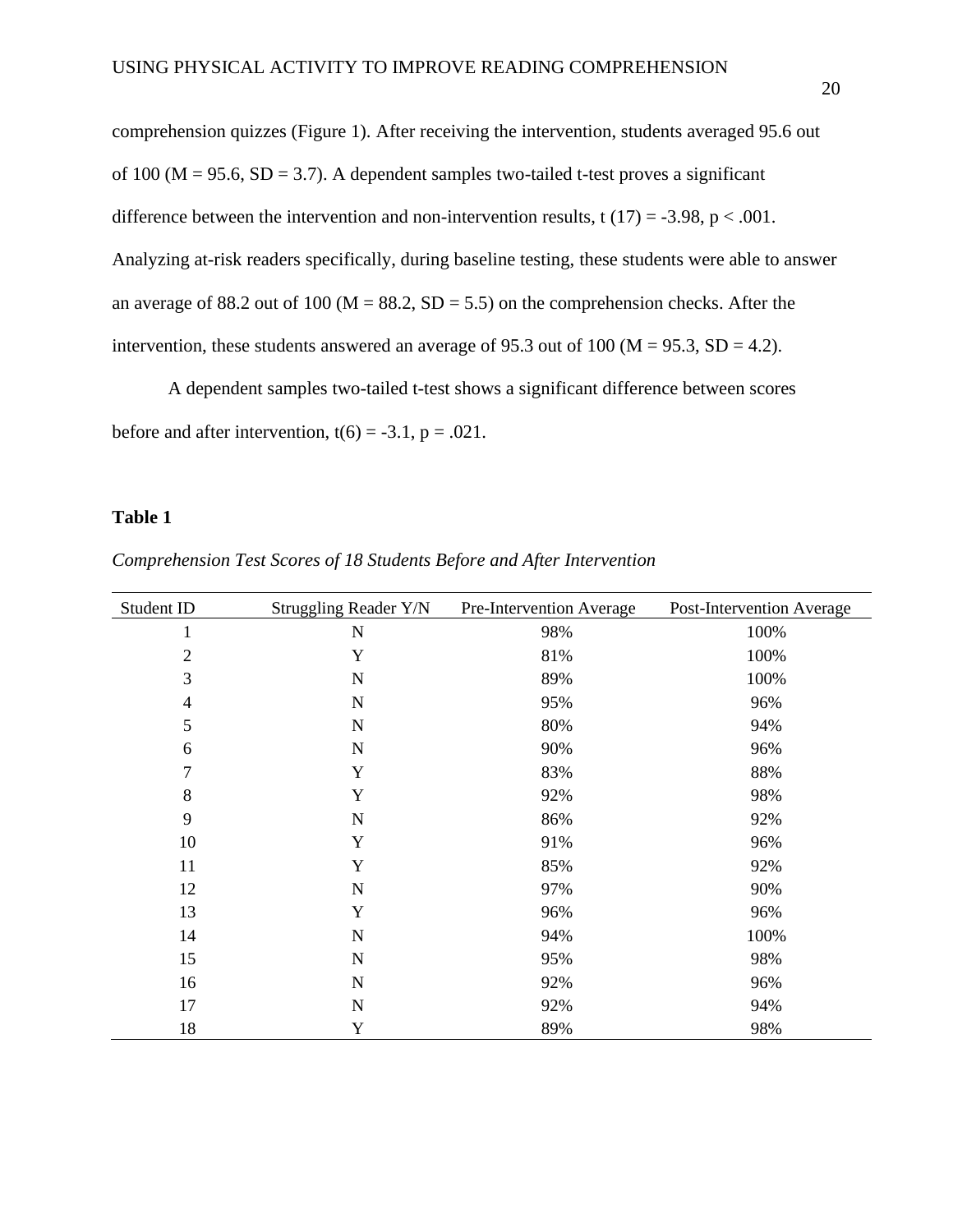The results show a significant increase in student performance due to the intervention, and struggling readers saw a larger increase than proficient readers. Of the 18 readers, 16 saw an improvement in average test scores during the intervention period, one remained unchanged, and one received lower scores post-intervention.

The researcher also gathered data on student motivation through the use of surveys. Students were asked weekly to rate their motivation to perform on a scale of 1-5, with 1 being not motivated and 5 being very motivated (Figure 2). A dependent samples two-tailed t-test was performed to analyze both at-risk readers and proficient readers. The results for the at-risk readers showed motivation levels before intervention with an average of 2.1 out of 5 ( $M = 2.1$ ,  $SD = 1.45$ ).

# **Figure 1**

*Average Comprehension Test Scores Before and After Physical Activity Intervention*

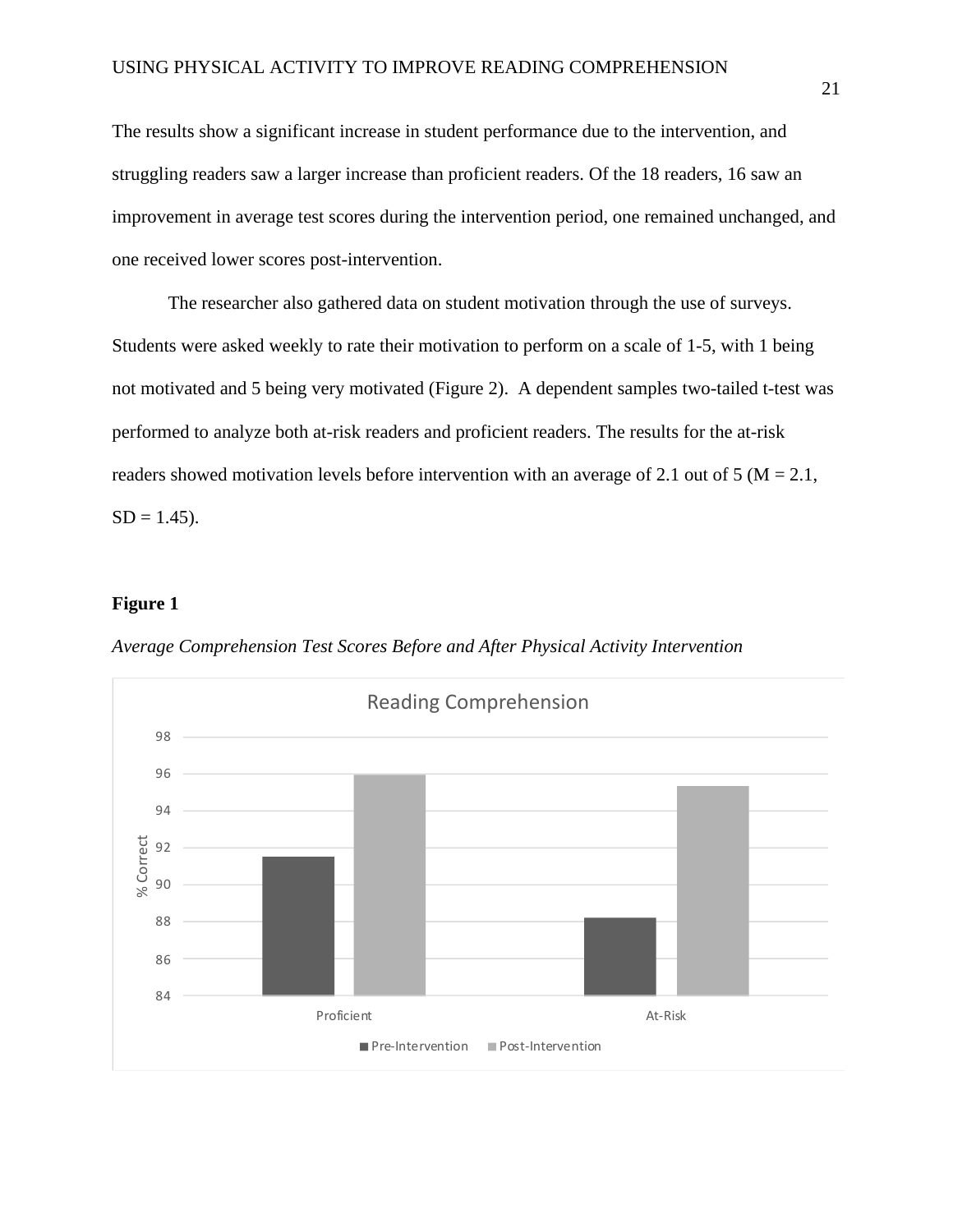# **Figure 2**



*Average Motivation Level Before and After Physical Activity Intervention*

After the intervention, at-risk readers reported an average of 4.0 out of 5 on the scale of motivation ( $M = 4.0$ ,  $SD = 1.07$ ). A dependent sample two-tailed t-test showed a significant increase in motivation for at-risk readers,  $t(6) = -3.49$ ,  $p < .05$ . A similar result was seen among proficient readers, who saw before intervention average motivation of 3.5 out of 5 ( $M = 3.5$ , SD  $= 0.72$ ) and an after intervention average motivation of 4.6 out of 5 (M = 3.5, SD = 0.72). The dependent samples two-tailed t-test showed a significant correlation between physical activity and motivation to read,  $t(10) = -3.53$ ,  $p < .01$ . The intervention was able to significantly improve reading comprehension and motivation. Out of the 18 participants, 15 showed an increase in self-reported motivation, and the remaining three remained unchanged. Students participated in four different physical activities during the four weeks of intervention. In order, from weeks 1-4, students participated in basketball, soccer, relay race, and tag. From most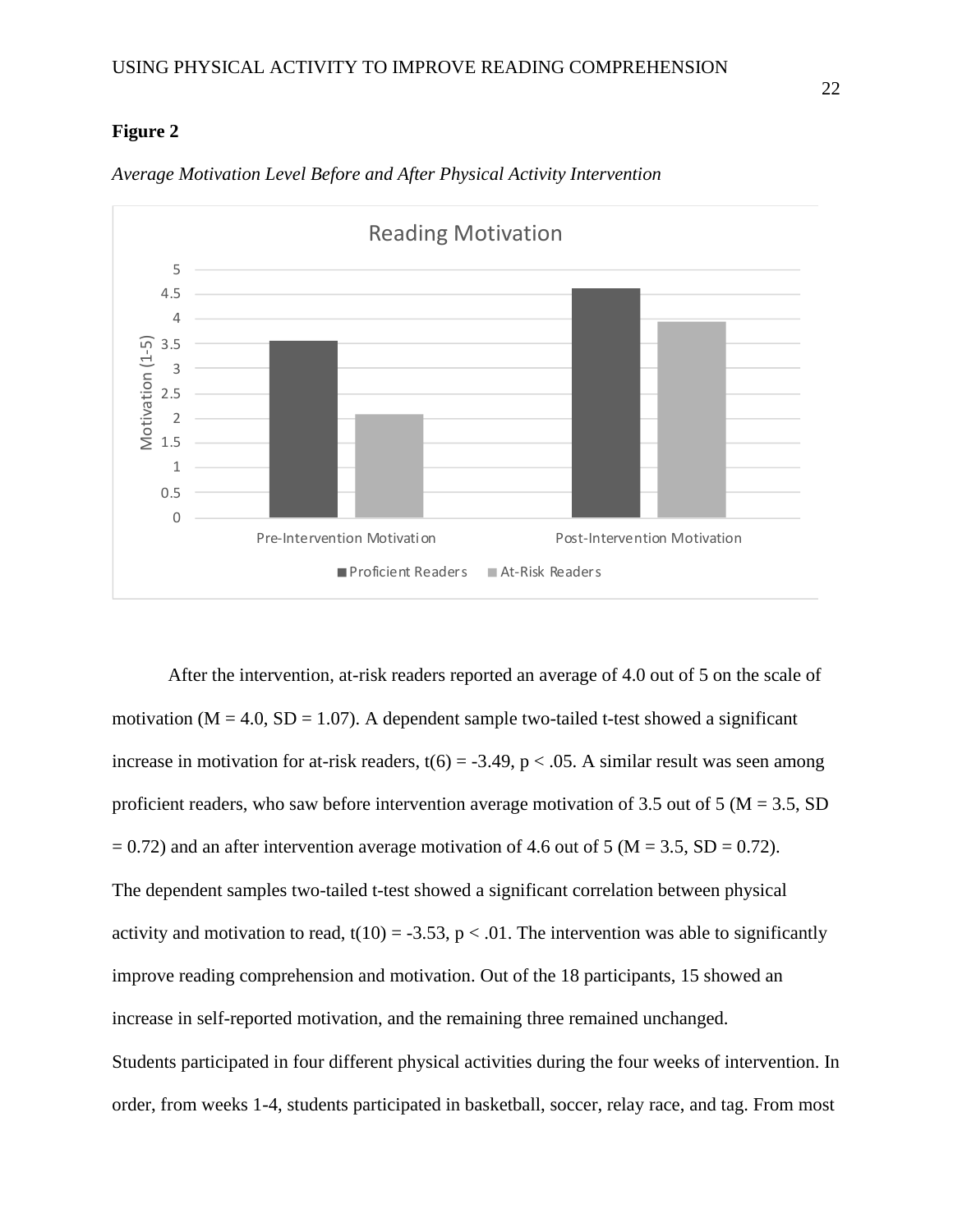physically demanding to least, the activities were relay race, tag, basketball, soccer. Figures 3 and 4 show the test scores and motivation of each activity. Student test scores were higher than control averages for three of four weeks, and motivation was higher than control during each week of intervention testing. When basketball was used as the motivator, student test scores were lower than the baseline test average. Basketball-week test scores averaged 89.4 out of 100 ( $M =$ 89.4, SD = 9.3) while the control period had average test scores of 90.2 out of 100 ( $M = 90.2$ , SD  $= 12.2$ ). Overall average comprehension results from the above analysis still show a significant improvement in reading comprehension due to the intervention performed, despite the week-toweek variation.

## **Figure 3**



*Reading Comprehension Average Score by Physical Activity*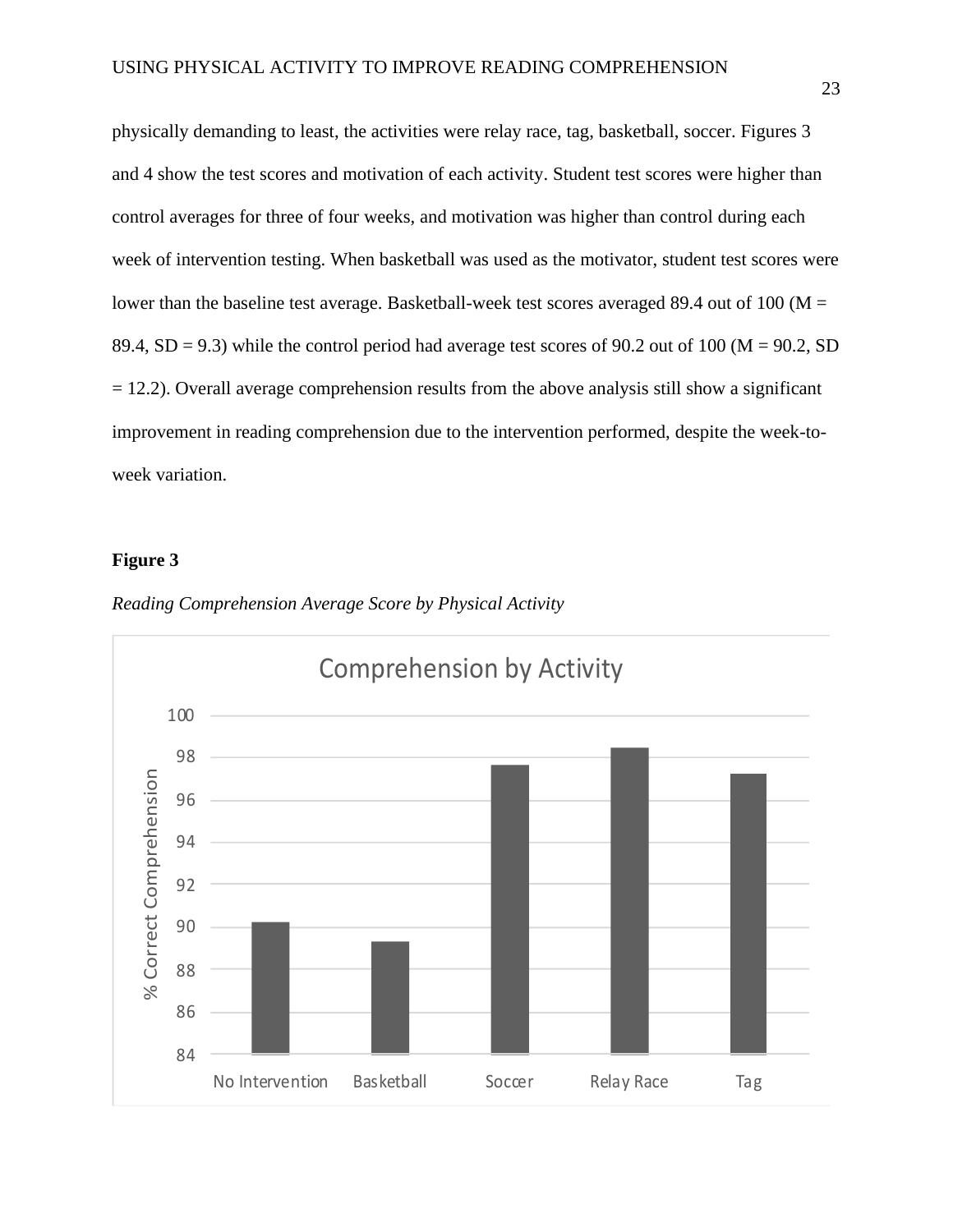# **Figure 4**



*Self-Reported Average Motivation Score by Physical Activity*

Student motivation was impacted very little by which physical activity students took part. The standard deviation of the average motivation per activity was  $0.11$  (M = 4.38, SD = 0.11). This result suggests that the specific activity matters less than simply being active.

# **Discussion**

## <span id="page-24-0"></span>**Summary of Major Findings**

This research has demonstrated that the incorporation of physical activity improves student reading comprehension and student motivation. The data collected shows that the sample population of the study scored higher in reading comprehension scores on weeks where the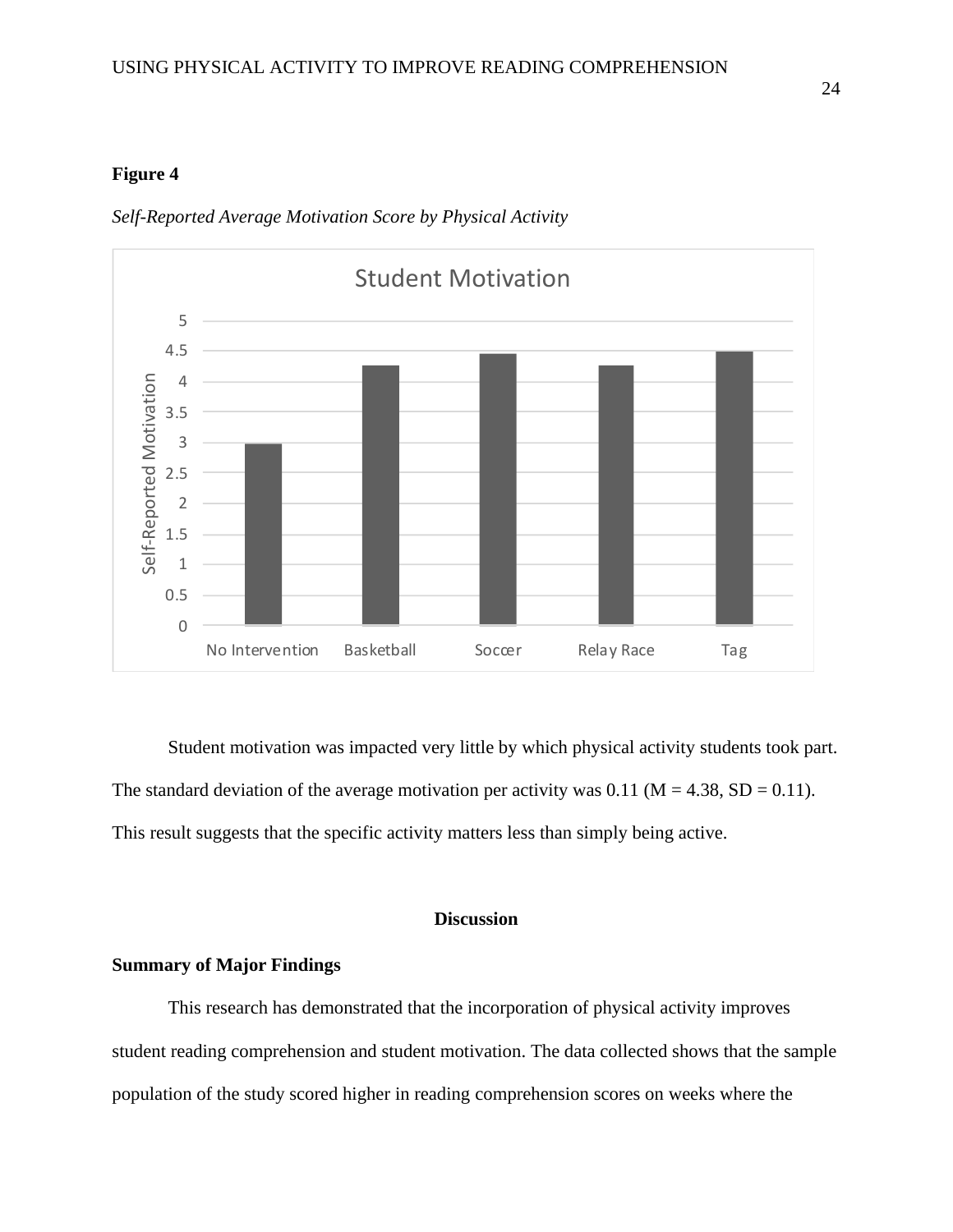administration of the lesson involved some form of physical activity as a motivator. Student surveys also showed a statistically significant increase in self-reported motivation to learn during the weeks where the lesson involved physical activity.

Data analysis also shows that students who are deemed at-risk by FAST testing are more positively impacted by the physical activity intervention than are students not considered to be at risk. The intervention has a positive impact on all groups of students and simultaneously shrunk the performance gap between the at-risk and proficient students.

A secondary finding of this data shows that the intensity of the physical activity is not a significant moderator for either reading comprehension or motivation. Student performance is greatly impacted by the presence of physical activity, regardless of the intensity. It can be concluded from this research that periodic physical activity should be utilized during lessons to increase student motivation and reading comprehension.

#### <span id="page-25-0"></span>**Limitations of the Study**

The study's major limitation is the sample size studied. The class sample size of 18 made a robust design of experiments difficult. Whereas the student motivation survey remained the same week over week, there was natural variation in the difficulty of the comprehension test questions. This accounted for some variation between weekly tests. A larger sample size of struggling readers would have made the results more dependable. A sample size of seven struggling readers would ideally be larger. Duration of study was also a limitation. Research began in March, with students gathering only until May. A longer time frame for study would have given results more validity. Another limitation was lack of diversity studied. The racial makeup of the sample set was 16 white and 2 Hispanic. A sample more representative of the world population would be beneficial.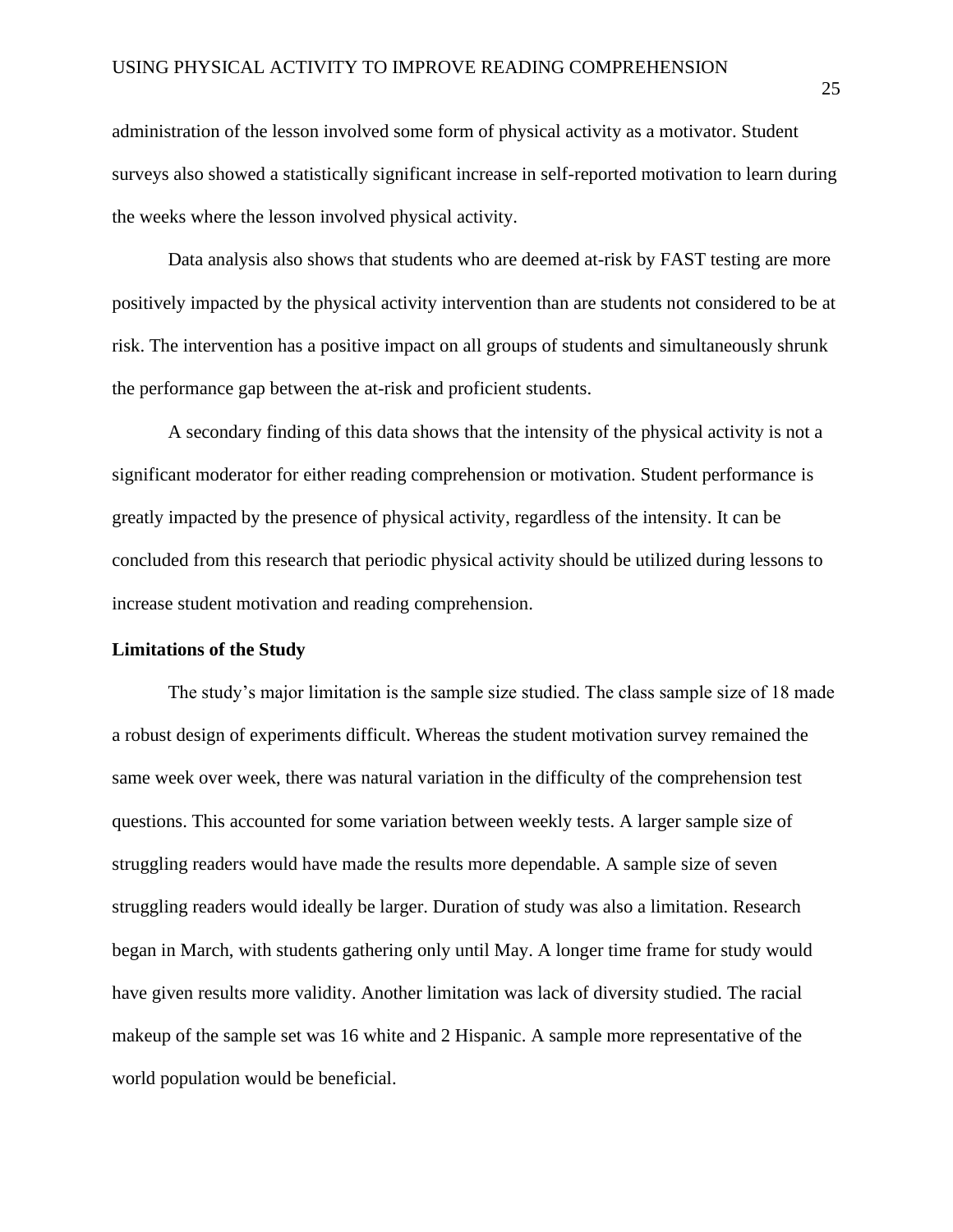## <span id="page-26-0"></span>**Further Study**

Based on the findings of this research, a future study into other means of motivation should be considered. These means of motivation could include incentive-based motivation, technology-based motivation, project-based motivation, or autonomy-based motivation. Another arena of future study could include a larger sample size examining similar research questions as this research. The use of a standardized test would also help to validate the results. A final area of future research could examine how varying the learning environment impacts student retention of reading material. The research conducted in this study included varied learning environments, which could have influenced results.

#### **Conclusion**

Reading scores across the country continue to fall below benchmark levels, and educators are tasked with finding ways to improve reading scores. Students who have difficulty reading fall into a vicious cycle that begins when reading comprehension becomes a struggle. These students lose motivation because of the struggle to read, causing them to fall further behind. As motivation has been linked to higher reading scores, educators must find ways to motivate students to read and learn. Many teacher interventions have also been proven to increase student reading comprehension, and reading proficiency is linked to later career success.

This action research study examined the effectiveness of using physical activity to increase motivation and reading comprehension for struggling readers in a third-grade classroom. The results of the study showed that the introduction of a competitive physical activity during the review stage of instruction has a positive effect on both student motivation and reading comprehension, as measured by student surveys and comprehension quizzes. Struggling readers also experienced larger gains in their reading comprehension than did proficient readers, but both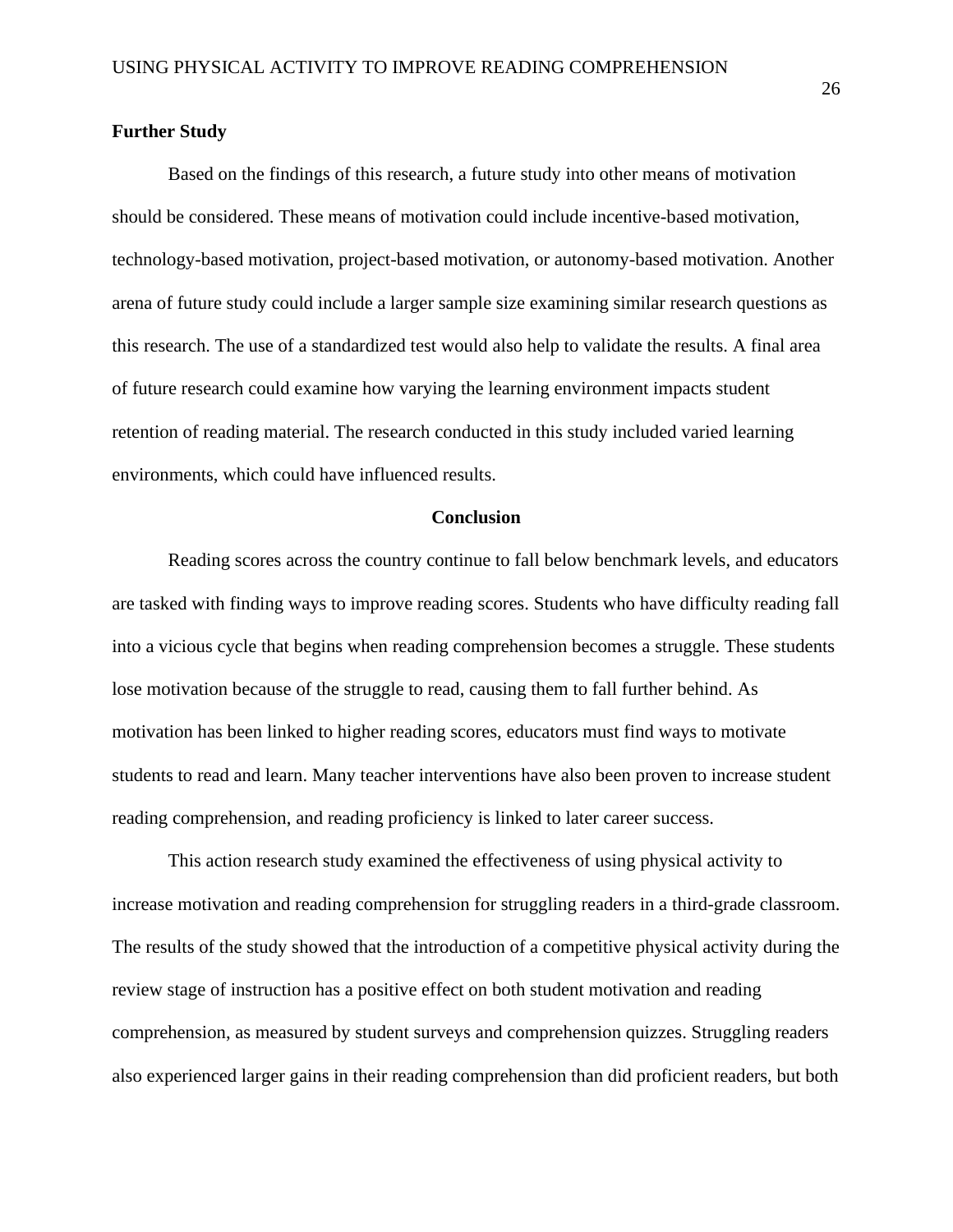groups experienced increases. The findings of this research should be implemented into classrooms, both directly and as a basis for future exploration and action research.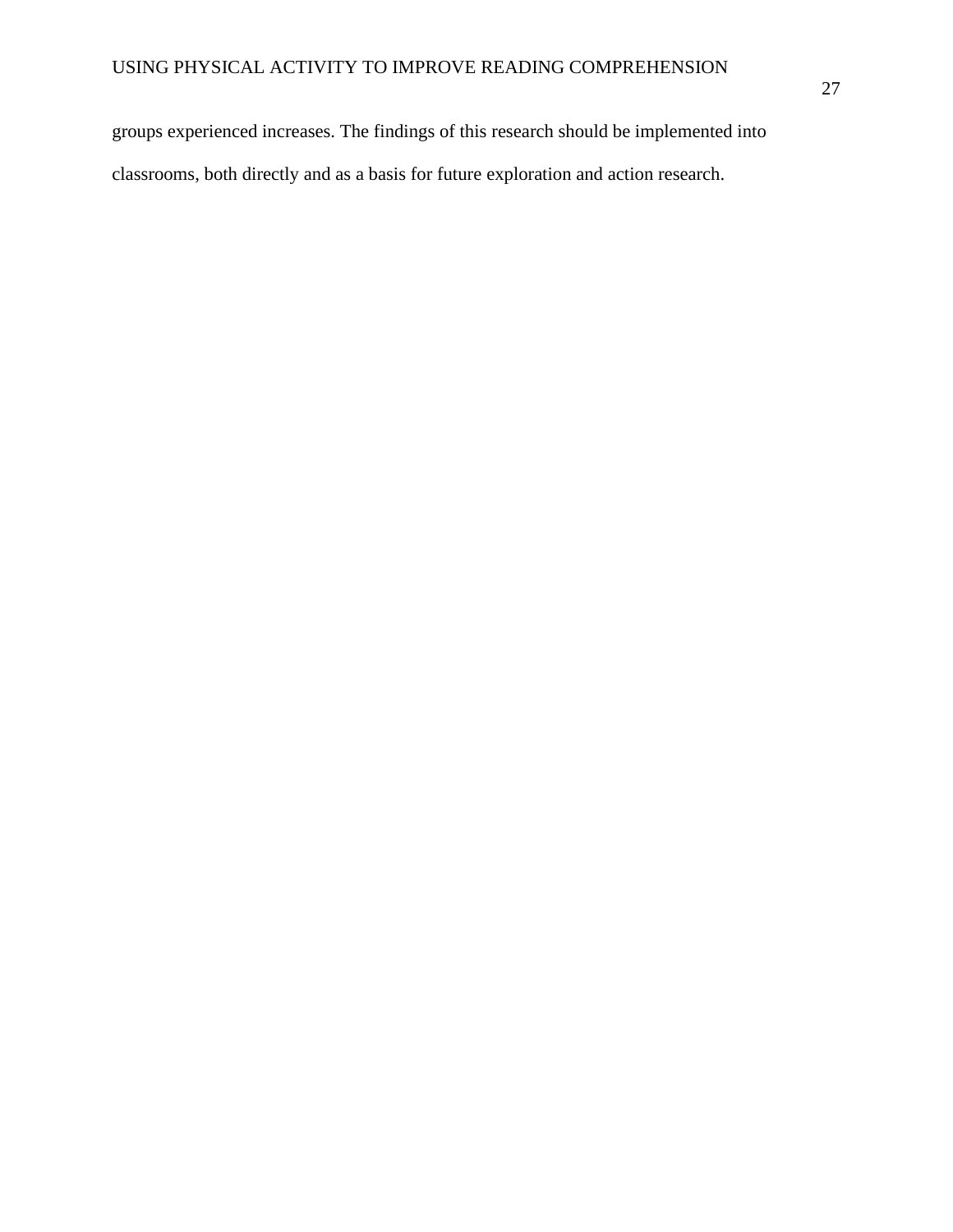#### **References**

- <span id="page-28-0"></span>August, G., & Garfinkel, B. (1990). Comorbidity of ADHD and Reading Disability Among Clinic Referred Children. Journal of Abnormality Child Psychology, 18, 29–45.
- Beike, S. M., & Zentall, S. S. (2012). "The Snake Raised Its Head": Content Novelty Alters the Reading Performance of Students at Risk for Reading Disabilities and ADHD. Journal of Educational Psychology, V104 N3 P529-540. Aug. 2012.
- Carreteiro, R. M., Justo João Manuel, & Figueira, A. P. (2016). Reading Processes and Parenting Styles. Journal of Psycholinguistic Research, 45(4), 901–914.

<https://doi.org/10.1007/s10936-015-9381-3>

Cho, E., Toste, J. R., Lee, M., & Ju, U. (2019). Motivational Predictors of Struggling Readers' Reading Comprehension: The Effects of Mindset, Achievement Goals, and Engagement. Reading and Writing: An Interdisciplinary Journal, 32(5), 1219–1242.

<https://doi.org/10.1007/s11145-018-9908-8>

Dee, T. S., & Jacob, B. (2011). The Impact of No Child Left Behind on Student Achievement: Journal of Policy Analysis and Management, 30(3), 418–446.

<https://doi.org/10.1002/pam.20586>

- DeStefano, H. H. (2017). Supporting Struggling Readers: Using Vocabulary Cartoons During Transition Times. Y.C. Young Children, 72(5), 64–72.
- Erbeli, F., Hart, S. A., & Taylor, J. (2018). Longitudinal Associations Among Reading-Related Skills and Reading Comprehension: A Twin Study. Child Development, 89(6), 493. <https://doi.org/10.1111/cdev.12853>
- Evans, L., Ferron, J., Shaunessy-Dedrock, E., & Lindo, M. (2015). Effects of Differentiated Reading on Elementary Students' Reading Comprehension and Attitudes Toward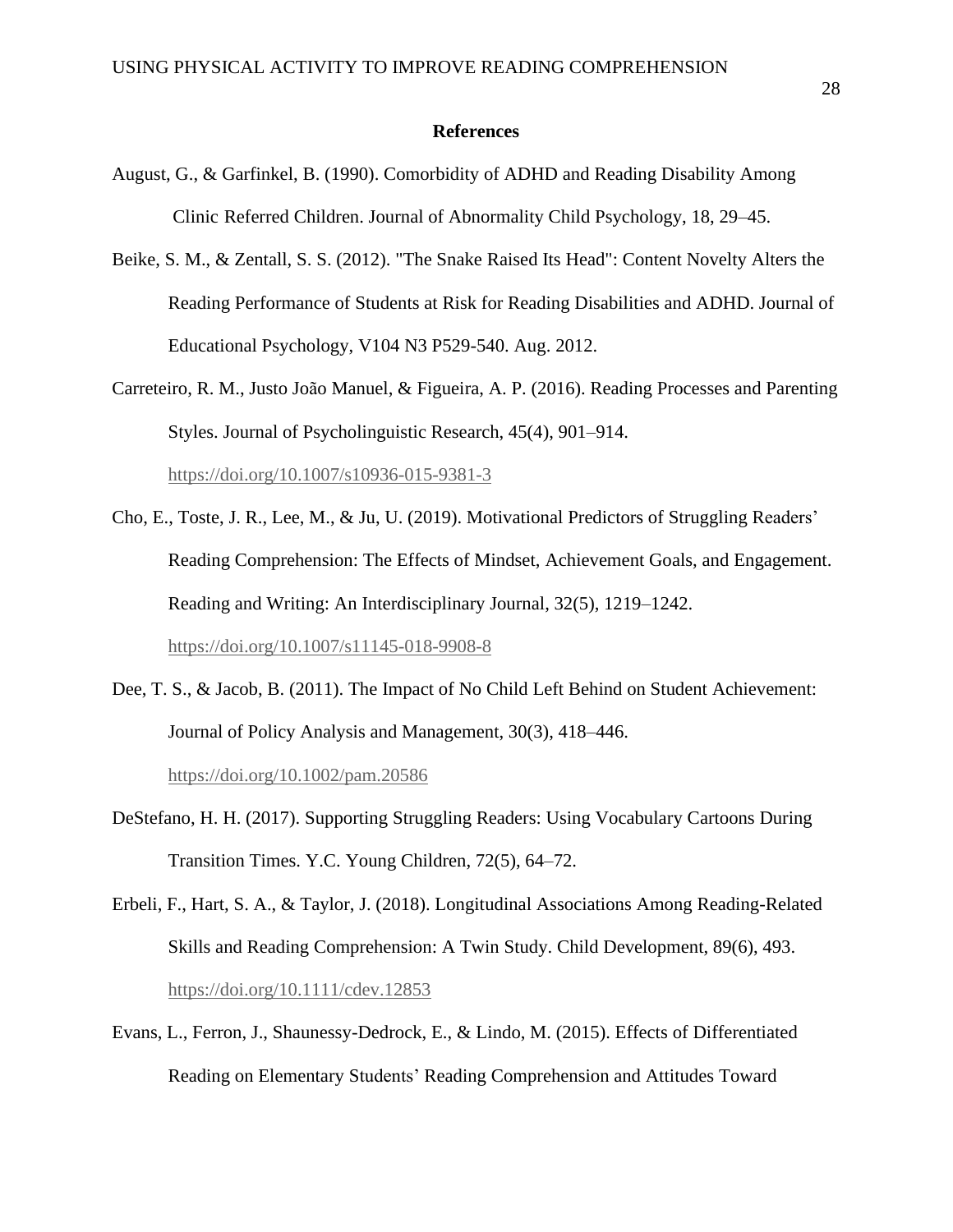Reading. Gifted Child Quarterly, 59(2), 91–107.

<https://doi.org/10.1177/0016986214568718>

- Friedman, L. M., Rapport, M. D., Raiker, J. S., Orban, S. A., & Eckrich, S. J. (2017). Reading Comprehension in Boys with ADHD: The Mediating Roles of Working Memory and Orthographic Conversion. Journal of Abnormal Child Psychology, 45(2), 273–287. <https://doi.org/10.1007/s10802-016-0171-7>
- Hiebert, E. H., & Daniel, M. (2019). Comprehension and Rate During Silent Reading: Why Do Some Students do Poorly? Reading and Writing: An Interdisciplinary Journal, 32(7), 1795– 1818.<https://doi.org/10.1007/s11145-018-9917-7>
- Huang, J., & Chen, G. (2019). From Reading Strategy Instruction to Student Reading Achievement: The Mediating Role of Student Motivational Factors. Psychology in the Schools, 56(5), 724–740.<https://doi.org/10.1002/pits.22217>
- Kofler, M. J., Spiegel, J. A., Soto, E. F., Irwin, L. N., Wells, E. L., & Austin, K. E. (2019). Do Working Memory Deficits Underlie Reading Problems in Attention-Deficit/Hyperactivity Disorder (ADHD)? Journal of Abnormal Child Psychology, 47(3), 433–446. <https://doi.org/10.1007/s10802-018-0447-1>
- Labby, S., Whitten, C., & amp; Sullivan, S. (2016). The Impact of Pleasure Reading on Academic Success. [https://www.shsu.edu/academics/education/journal-of](https://www.shsu.edu/academics/education/journal-of-)multidisciplinary-graduate-research/documents/2016/WhittenJournalFinal.pdf.
- Liu, R., & Chiang, Y.-L. (2019). Who is More Motivated to Learn? The Roles of Family Background and Teacher-Student Interaction in Motivating Student Learning, Volume:6
- McClarty, K. L. (2015). Life in the Fast Lane: Effects of Early Grade Acceleration on High School and College Outcomes. Gifted Child Quarterly, 59(1), 3–13.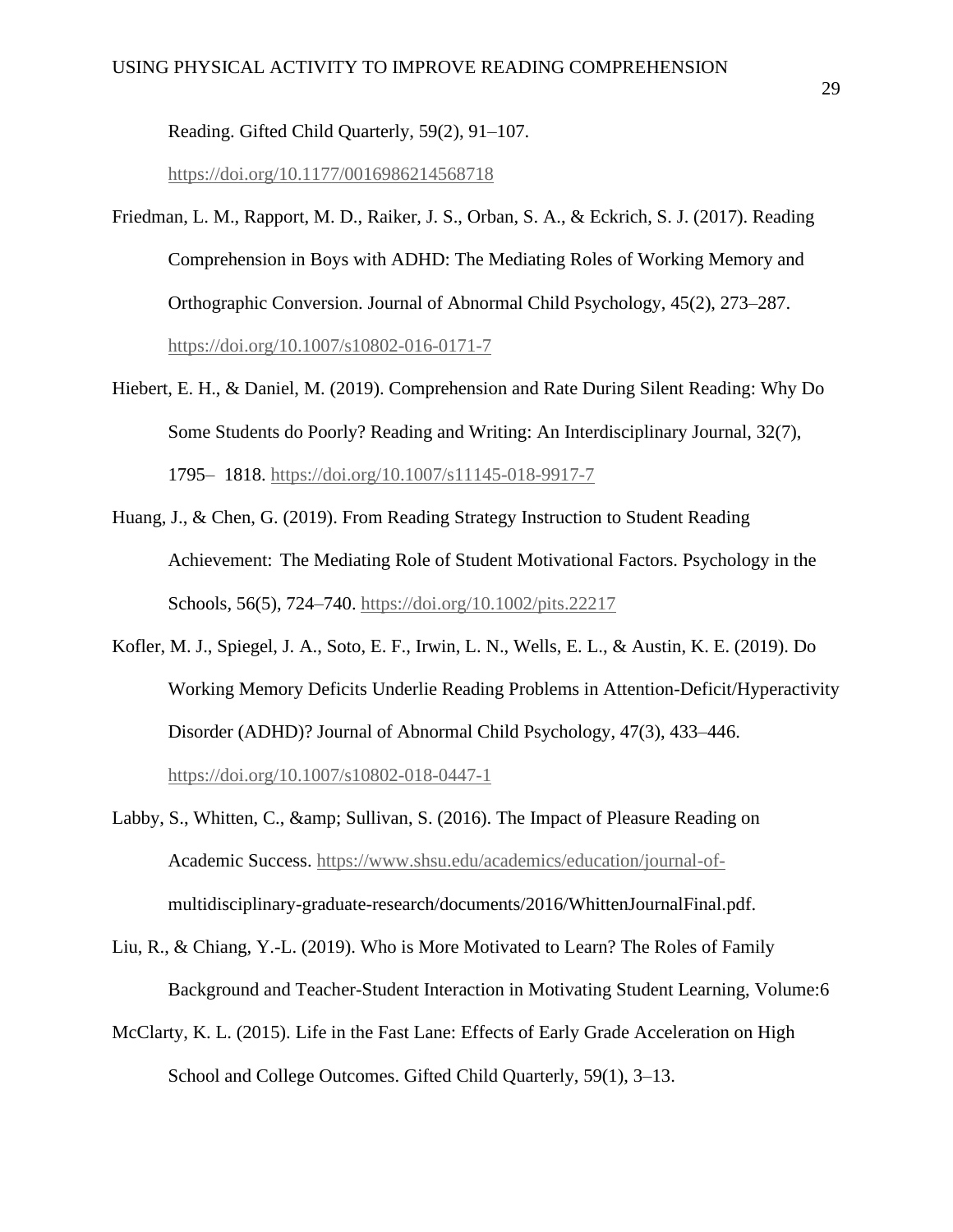- Miller, A. C., Keenan, J. M., Betjemann, R. S., Willcutt, E. G., Pennington, B. F., & Olson, R. K. (2013). Reading Comprehension in Children with ADHD: Cognitive Underpinnings of the Centrality Deficit. Journal of Abnormal Child Psychology, 41(3), 473–83. <https://doi.org/10.1007/s10802-012-9686-8>
- Orellana, P., Melo, C., Baldwin, P., De Julio, S., & Pezoa José. (2020). The Relationship Between Motivation to Read and Reading Comprehension in Chilean Elementary Students. Reading and Writing : An Interdisciplinary Journal, 33(10), 2437–2458. <https://doi.org/10.1007/s11145-020-10051-3>
- Petroski, W. (2018). Nearly 30% of Iowa Students in Kindergarten Through 3rd Grade Fall Short on Reading Benchmarks. Des Moines Register. [https://www.desmoinesregister.com/story/news/politics/2018/09/05/iowa-education](https://www.desmoinesregister.com/story/news/politics/2018/09/05/iowa-education-%09elementary-school-teaching-learning-reading-schools-kim-reynolds-testing/1202449002/)[elementary-school-teaching-learning-reading-schools-kim-reynolds-testing/1202449002/.](https://www.desmoinesregister.com/story/news/politics/2018/09/05/iowa-education-%09elementary-school-teaching-learning-reading-schools-kim-reynolds-testing/1202449002/)
- Ritchie, S. J., & Bates, T. C. (2013). Enduring Links from Childhood Mathematics and Reading Achievement to Adult Socioeconomic Status. Psychological Science, 24(7), 1301–1308.
- Ronimus, M., Eklund, K., Pesu, L., & Lyytinen, H. (2019). Supporting Struggling Readers with Digital Game-Based Learning, Day:20.
- Schall, M., Skinner, C. H., Cazzell, S., Ciancio, D., Ruddy, J., & Thompson, K. (2016). Extending Research on Oral Reading fFuency Measures, Reading Speed, and Comprehension. Contemporary School Psychology: The Official Journal of the California Association of School Psychologists, 20(3), 262–269.

<https://doi.org/10.1007/s40688-015-0083-5>

Semrud-Clikeman, M., Biederman, J., Sprich-Buckminster, S., Lehman, B.K., Faraone, S.V., & Norman, D. (1992). Comorbidity Between ADHD and Learning Sisability: A Review and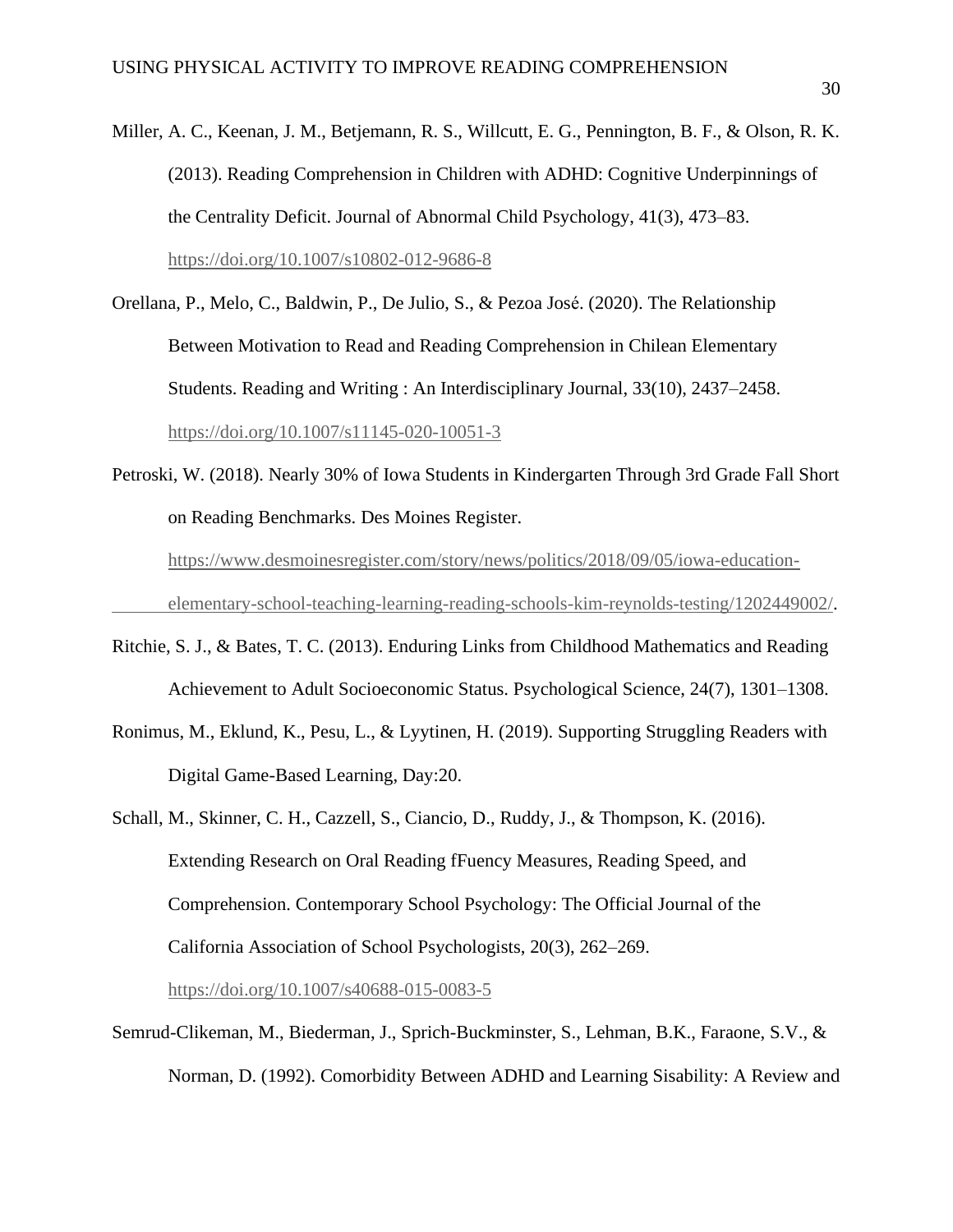Report in a Clinically Referred Aample. Journal of the American Academy of Child and Adolescent Psychiatry, 31, 439–448.

Spear-Swerling, L. (2016). Common Types of Reading Problems and How to Help Children Who Have Them. The Reading Teacher, 69(5), 513–522.

<https://doi.org/10.1002/trtr.1410>

- Wang, J., & Guthrie, J. (2004). Modeling the Effects of Intrinsic Motivation, Extrinsic Motivation, Amount of Reading, and Past Reading Achievement on Text Comprehension Between U.S. and Chinese Students. Reading Research Quarterly, 39(2), 162–186. <https://doi.org/10.1598/RRQ.39.2.2>
- Willcutt, E.G., Betjemann, R.S., McGrath, L.M., Chhabildas, N.A., Olson, R.K., DeFries, J.C., & Pennington, B.F. (2010). Etiology and Neuropsychology of Comorbidity Between RD and ADHD: The Case for Multiple-Deficit Models. Cortex, 46, 1345–1361.
- Young, C., Mohr, K. A. J., & Landreth, S. (2020). Improving Boys' Reading Comprehension with Readers Theatre. Journal of Research in Reading, 43(3), 347–363.

<https://doi.org/10.1111/1467-9817.12307>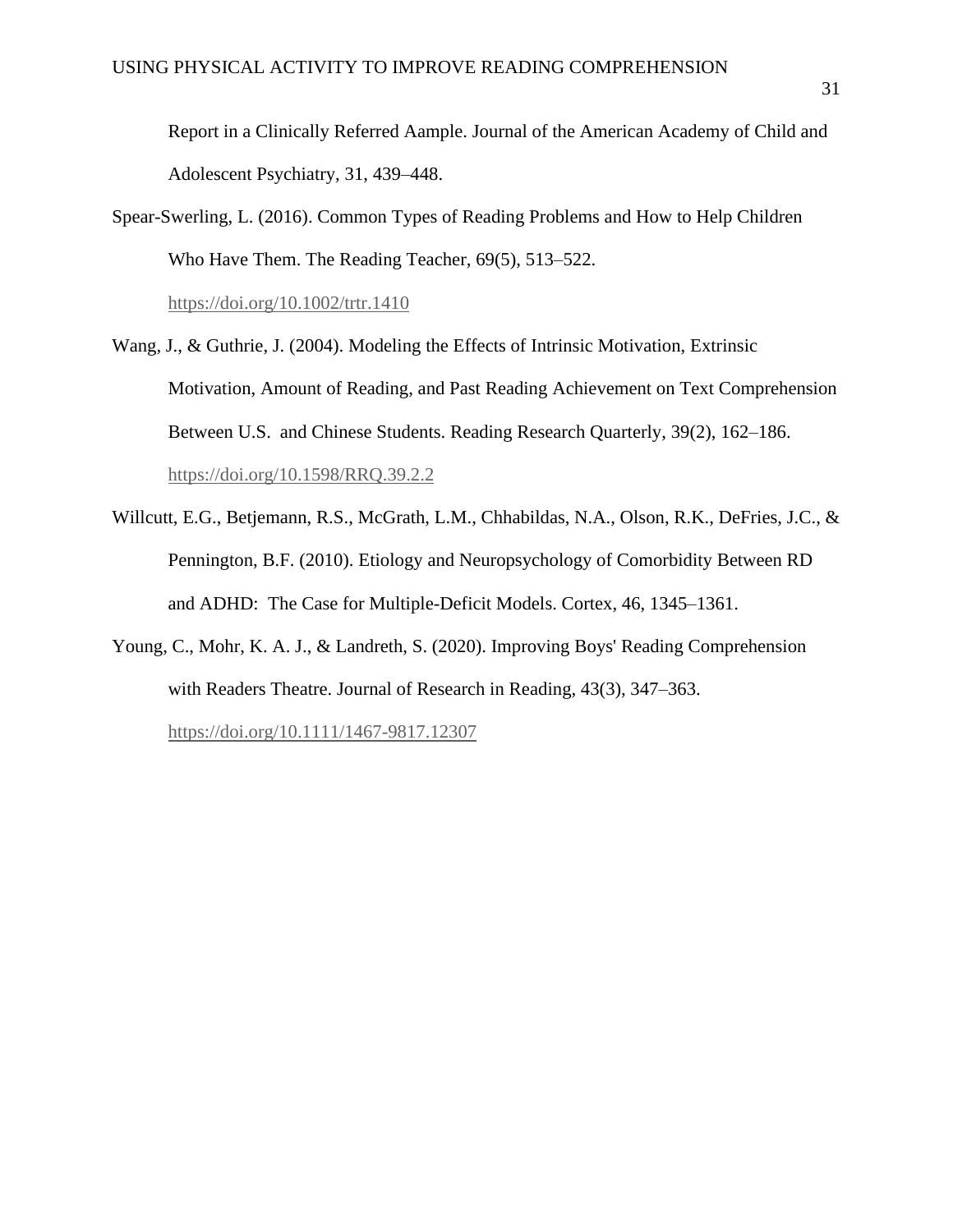# **Appendix A**

# **IRB Approval**

# <span id="page-32-0"></span>**NWC IRB Assessment – The IRB Committee will fill in this portion following review**

Your application for the Educational Practice Exemption has been reviewed and approved. You may proceed with your research: Karissa Carlson for the IRB 5/2/2021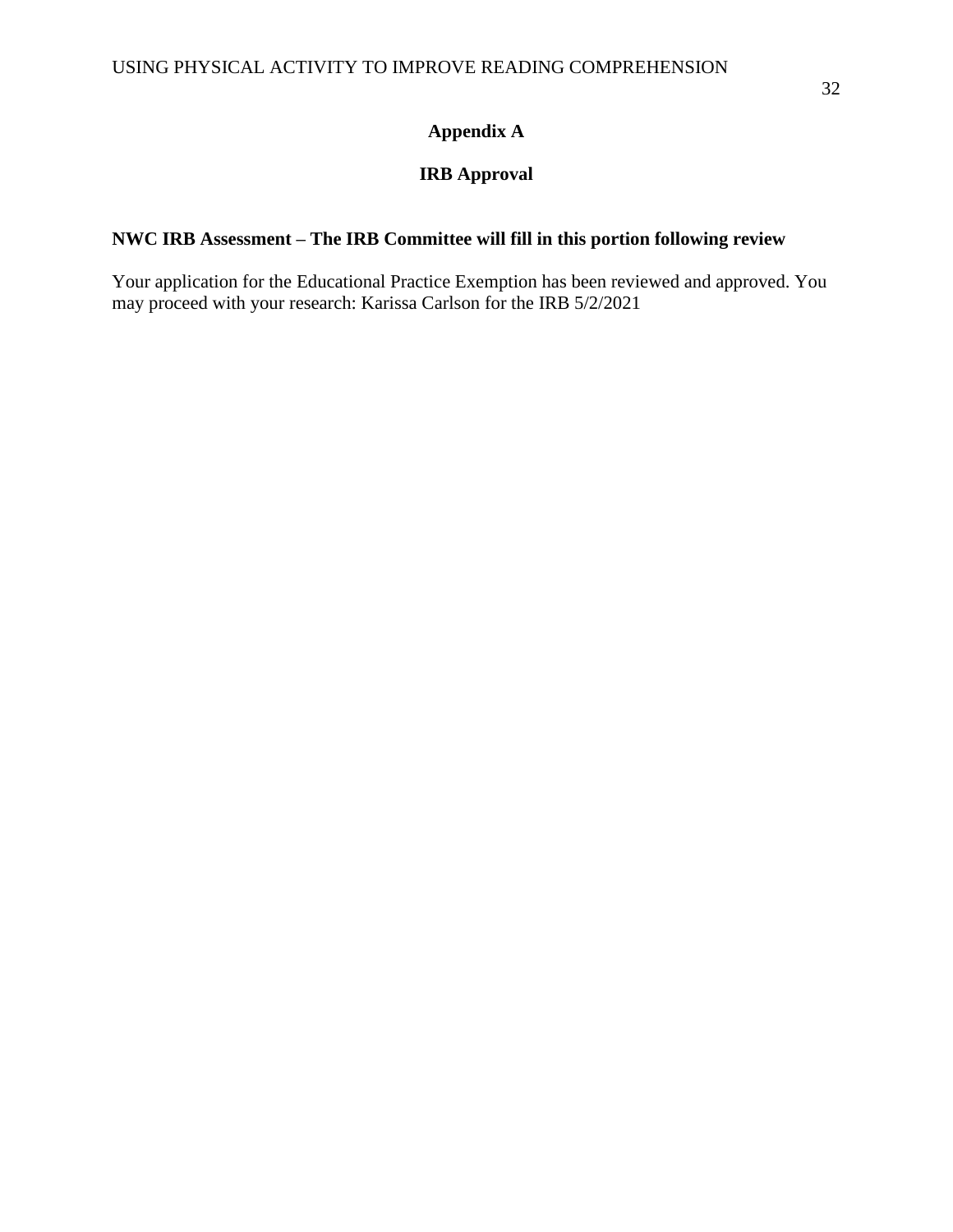# **Appendix B**

<span id="page-33-0"></span>

| Student<br>ID  | Struggling<br>Reader Y/N | Control<br>Week 1 | Control<br>Week 2 | Control<br>Week 3 | Control<br>Week 4 | Control<br>Week 5 | Control<br>Week 6 |
|----------------|--------------------------|-------------------|-------------------|-------------------|-------------------|-------------------|-------------------|
| 1              | $\mathsf{N}$             | 100%              | 86%               | 100%              | 100%              | 100%              | 100%              |
| $\overline{2}$ | Y                        | 77%               | 91%               | 80%               | 85%               | 80%               | 73%               |
| 3              | $\mathsf{N}$             | 92%               | 91%               | 85%               | 85%               | 93%               | 87%               |
| 4              | N                        | 92%               | 100%              | 90%               | 92%               | 93%               | 100%              |
| 5              | N                        | 100%              | 100%              | 100%              | 92%               | 100%              | 87%               |
| 6              | N                        | 100%              | 86%               | 80%               | 85%               | 87%               | 100%              |
| 7              | Υ                        | 100%              | 82%               | 80%               | 85%               | 87%               | 67%               |
| 8              | Υ                        | 85%               | 100%              | 90%               | 77%               | 100%              | 100%              |
| 9              | N                        | 69%               | 100%              | 75%               | 92%               | 87%               | 93%               |
| 10             | Y                        | 92%               | 91%               | 80%               | 92%               | 100%              | 93%               |
| 11             | Y                        | 85%               | 91%               | 85%               | 85%               | 97%               | 67%               |
| 12             | N                        | 85%               | 100%              | 100%              | 100%              | 100%              | 100%              |
| 13             | Y                        | 100%              | 91%               | 100%              | 100%              | 100%              | 87%               |
| 14             | N                        | 85%               | 91%               | 90%               | 100%              | 100%              | 100%              |
| 15             | N                        | 85%               | 100%              | 90%               | 100%              | 93%               | 100%              |
| 16             | N                        | 92%               | 100%              | 80%               | 92%               | 87%               | 100%              |
| 17             | N                        | 92%               | 91%               | 90%               | 92%               | 87%               | 100%              |
| 18             | Y                        | 77%               | 91%               | 100%              | 92%               | 100%              | 73%               |

# **Raw Data Comprehension and Motivation**

Table B1. Raw reading comprehension scores during control testing weeks 1-6.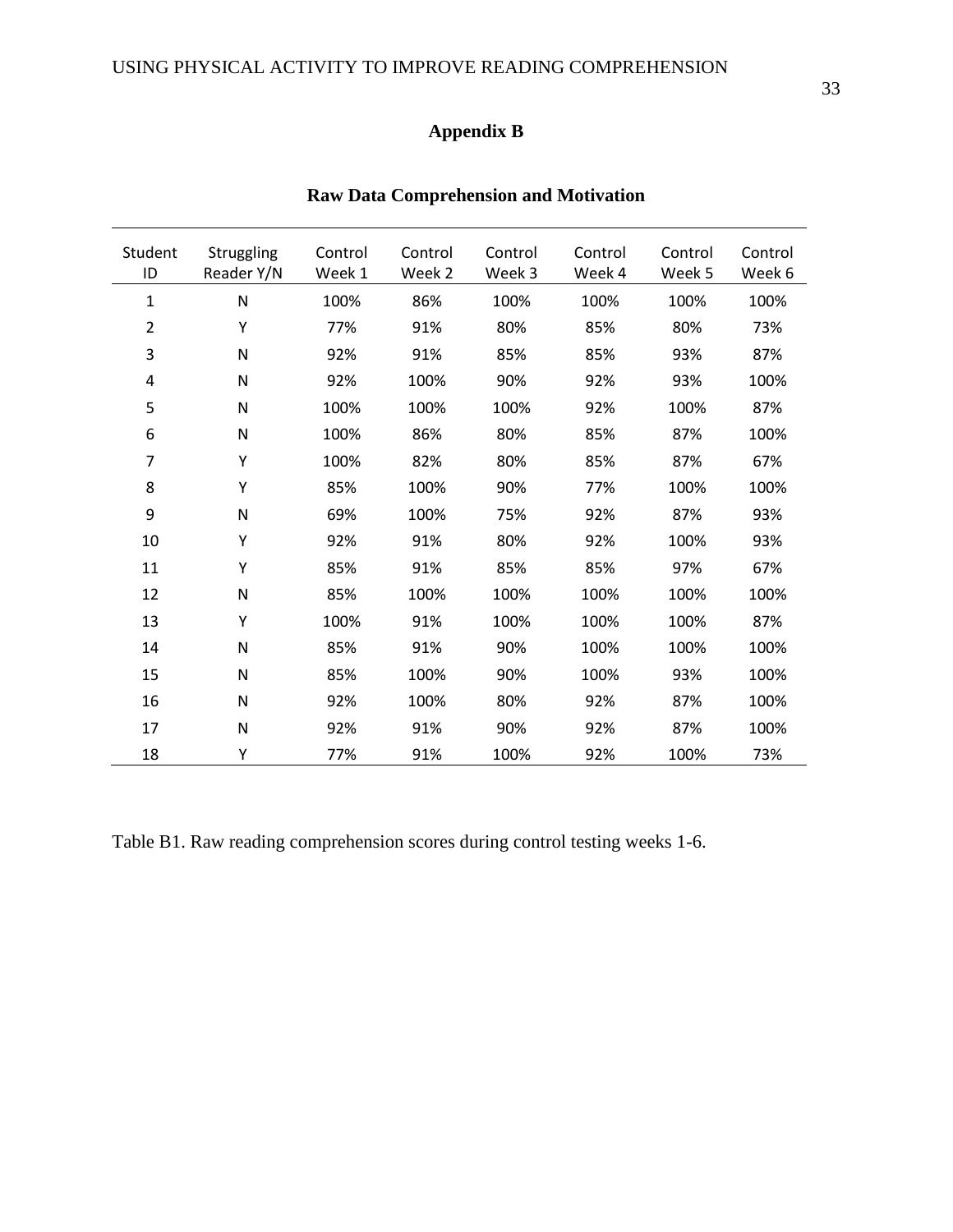| Student ID     | Struggling<br>Reader Y/N | Basketball | Soccer | <b>Relay Race</b> | Tag  |
|----------------|--------------------------|------------|--------|-------------------|------|
| $\mathbf{1}$   | $\overline{\mathsf{N}}$  | 100%       | 100%   | 100%              | 100% |
| $\overline{2}$ | Y                        | 100%       | 100%   | 100%              | 100% |
| 3              | $\mathsf{N}$             | 100%       | 100%   | 100%              | 100% |
| $\overline{4}$ | $\overline{\mathsf{N}}$  | 83%        | 100%   | 100%              | 100% |
| 5              | N                        | 83%        | 100%   | 92%               | 100% |
| 6              | N                        | 100%       | 93%    | 100%              | 92%  |
| 7              | Y                        | 67%        | 100%   | 85%               | 100% |
| 8              | Y                        | 92%        | 100%   | 100%              | 100% |
| 9              | N                        | 83%        | 100%   | 100%              | 83%  |
| 10             | Y                        | 92%        | 100%   | 100%              | 92%  |
| 11             | Y                        | 83%        | 100%   | 100%              | 83%  |
| 12             | N                        | 83%        | 79%    | 96%               | 100% |
| 13             | Y                        | 83%        | 100%   | 100%              | 100% |
| 14             | N                        | 100%       | 100%   | 100%              | 100% |
| 15             | N                        | 100%       | 93%    | 100%              | 100% |
| 16             | N                        | 83%        | 100%   | 100%              | 100% |
| 17             | N                        | 83%        | 93%    | 100%              | 100% |
| 18             | Υ                        | 92%        | 100%   | 100%              | 100% |

Table B2. Raw reading comprehension test scores intervention weeks 6-10.